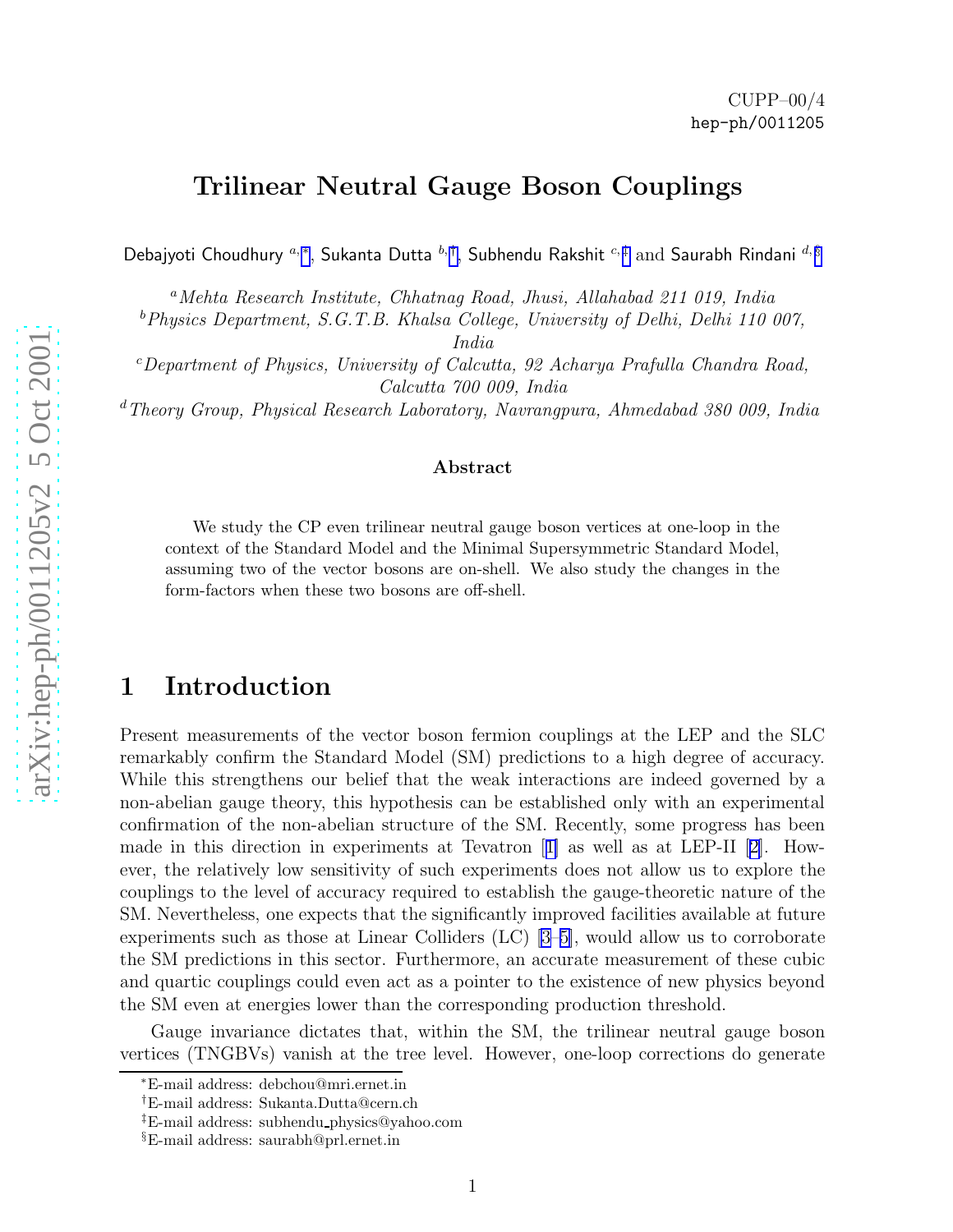<span id="page-1-0"></span>small but non-vanishing values for these couplings. In composite models, on the other hand, these couplings can be significantly larger. In either case, one expects the strength of these couplings to have a nontrivial dependence on the momentum scale, a fact that may have a substantial bearing on their experimental signature.

At LEP (Tevatron), the  $ZZ\gamma$  and  $Z\gamma\gamma$  vertices are best studied in  $Z\gamma$  production through processes such as  $e^+e^- \to Z\gamma$   $(q^+q^- \to Z\gamma)$ . The anomalous coupling being of a non-renormalizable nature, a constant value of the same would, in general, lead to a cross section growing rapidly with energy. A momentum suppression, often expressed as a form-factor behaviour, can ameliorate the non-unitary nature though.

LEP-II  $[2]$  has been running at energies above  $ZZ$  production threshold and for the first time Z pairs are being obtained. During Run 2 at Tevatron and in future experiments at NLC or JLC, several hundreds of such Z pairs will be produced. These could be profitably used to constrain both  $ZZZ$  and  $\gamma ZZ$  vertices. These anomalous couplings manifest themselves differently in the production of longitudinally or transversely polarised  $Z$  bosons. Thus, for  $ZZ$  production, helicity dependence of the decay distributions constitute an additional source of information. In this context it is worth mentioning that WWV ( $V = \gamma$ , Z) vertex has been analysed in detail within SM and as well as in supersymmetricextension of it [[6\]](#page-17-0). The measurement of  $WWZ$  and  $WW\gamma$  couplings at LEP-II has deservedly received considerable attention.

Since any significant modification due to new interactions beyond the SM constitutes a signal for new physics, some of these couplings have already been studied in the literature. However, very few of these papers [\[7](#page-17-0), [8\]](#page-17-0) treat the various qualitative and quantitative issues in an adequate manner. Therefore there exists a good motivation for a thorough and careful reexamination of the various contributions within the SM as well as within one of its most popular extension, viz. the Minimal Supersymmetric Standard Model (MSSM). While this work was being completed, the papers of Gounaris *et al.* [\[9](#page-17-0), [10\]](#page-17-0) appeared and we will comment on their results and make a comparison with our results later on.

In this paper we study the CP conserving couplings of TNGBVs. We organize our paper as follows. In section 2 we describe a general framework how the CP conserving form-factors can be derived from the general tensorial structure of the three-point functions. In section 3 we examine a general one-loop fermionic contribution to the three point functions  $\gamma^* Z\gamma$ ,  $Z^* Z\gamma$ ,  $\gamma^* ZZ$ ,  $Z^* ZZ$ . In section 4 we calculate the SM contribution to these couplings and in section 5 we extend our study to MSSM. We study the changes in the form-factors in section 6 when the all the gauge bosons are put off-shell. Section 7 contains our conclusions.

## 2 Generic structure of form-factors

Let us consider the vertex:  $V_1(p_{1\alpha}) V_2(p_{2\beta}) V_3(p_{3\mu})$  where  $V_i \equiv \gamma$ , Z and  $p_1 + p_2 + p_3 = 0$ . The most general CP conserving tensorial structure for a three point function can be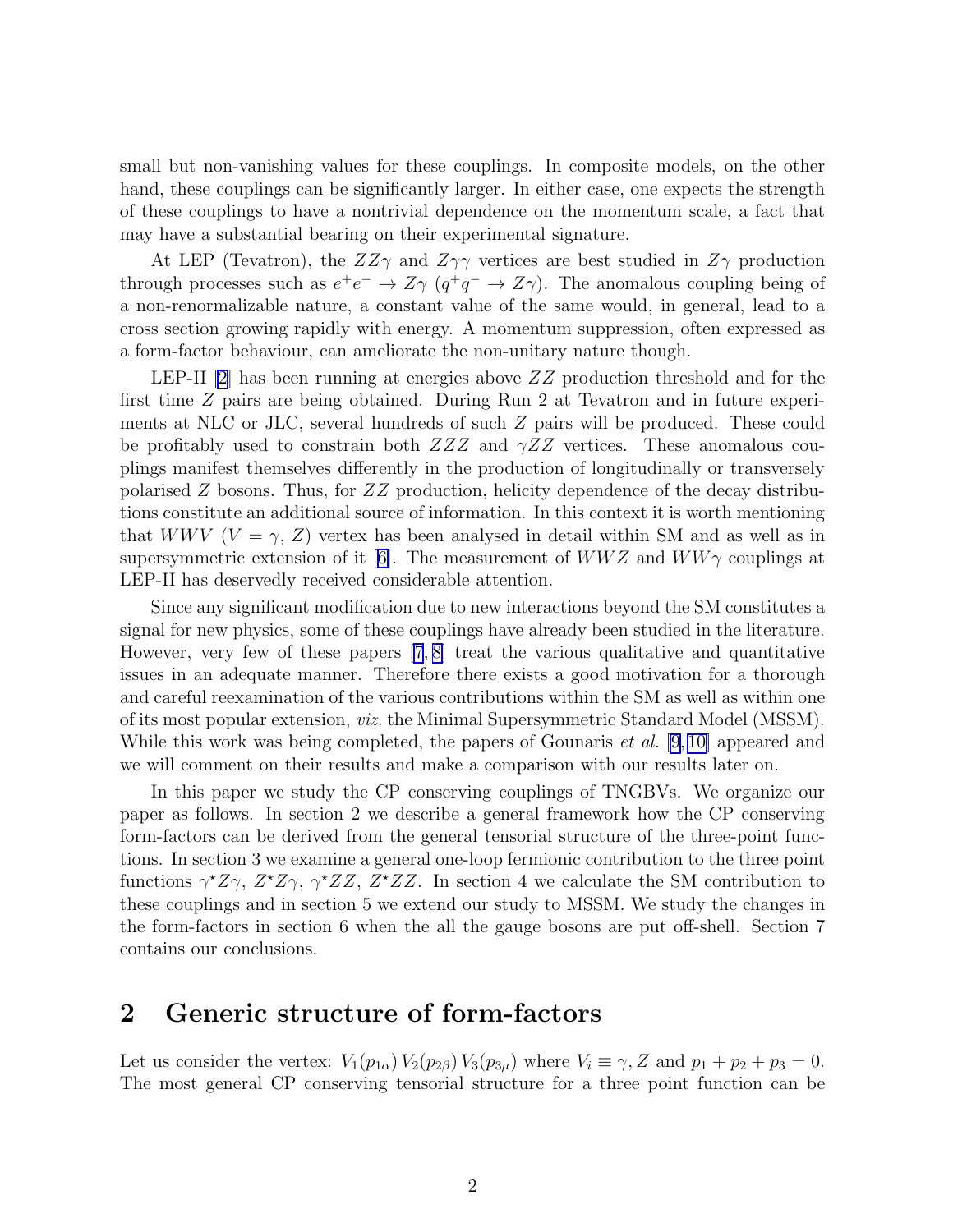<span id="page-2-0"></span>written as<sup>1</sup>

$$
\Gamma_{\alpha\beta\mu}(p_1, p_2; p_3) = \epsilon_{\alpha\beta\mu\eta} (\mathcal{A}_1 p_1^{\eta} + \mathcal{A}_2 p_2^{\eta}) + \epsilon_{\alpha\beta\rho\eta} p_1^{\rho} p_2^{\eta} (\mathcal{A}_3 p_{1\mu} + \mathcal{A}_4 p_{2\mu}) \n+ \epsilon_{\alpha\mu\rho\eta} p_1^{\rho} p_2^{\eta} (\mathcal{A}_5 p_{1\beta} + \mathcal{A}_6 p_{2\beta}) + \epsilon_{\beta\mu\rho\eta} p_1^{\rho} p_2^{\eta} (\mathcal{A}_7 p_{1\alpha} + \mathcal{A}_8 p_{2\alpha})
$$
\n(1)

where  $A_i \equiv A_i(p_1, p_2)$ . Using Schouten's identity (nonexistence of a totally antisymmetric fifth-rank tensor), we can eliminate two of the above form-factors, say  $A_5$  and  $A_8$ . Furthermore, Bose symmetry  $(p_1 \leftrightarrow p_2, \alpha \leftrightarrow \beta)$  relates the remaining form-factors pairwise. Thus, we finally have

$$
\Gamma^{\text{Bose Sym.}}_{\alpha\beta\mu}(p_1, p_2; p_3) = \epsilon_{\alpha\beta\mu\eta} (\mathcal{B}_1 p_1^{\eta} - \bar{\mathcal{B}}_1 p_2^{\eta}) + \epsilon_{\theta\mu\rho\eta} p_1^{\rho} p_2^{\eta} (\mathcal{B}_2 p_{2\beta} \delta_{\alpha}^{\theta} - \bar{\mathcal{B}}_2 \delta_{\beta}^{\theta} p_{1\alpha}) \n+ \epsilon_{\alpha\beta\rho\eta} p_1^{\rho} p_2^{\eta} (\mathcal{B}_3 p_{1\mu} + \bar{\mathcal{B}}_3 p_{2\mu})
$$
\n(2)

where  $\mathcal{B}_i \equiv \mathcal{B}_i(p_1, p_2)$  and  $\bar{\mathcal{B}}_i \equiv \mathcal{B}_i(p_2, p_1)$ . Note that the requirements of gauge invariance and/or current conservation would further eliminate some of the remaining free parameters.

# 2.1 The  $\gamma \gamma Z$  vertex

Gauge invariance implies  $\mathcal{B}_1 = -p_2^2 \mathcal{B}_2$  (and similarly,  $\bar{\mathcal{B}}_1 = -p_1^2 \bar{\mathcal{B}}_2$ ). Dropping terms proportional to the photon momenta, we have, then

$$
\Gamma_{\alpha\beta\mu}^{\gamma\gamma Z}(p_1, p_2; p_3) = -\epsilon_{\alpha\beta\mu\eta} (\mathcal{B}_2 p_2^2 p_1^{\eta} - \bar{\mathcal{B}}_2 p_1^2 p_2^{\eta}) \n+ \frac{1}{2} \epsilon_{\alpha\beta\rho\eta} p_1^{\rho} p_2^{\eta} [(\mathcal{B}_3 - \bar{\mathcal{B}}_3)(p_1 - p_2)_{\mu} - (\mathcal{B}_3 + \bar{\mathcal{B}}_3) p_3_{\mu}]
$$

Thus, if the Z and  $\gamma(p_1)$  be on-shell, and the second photon be off-shell, we can rewrite

$$
\Gamma_{\alpha\beta\mu}^{\gamma\gamma^*Z}(p_1, p_2; p_3) = i\mathcal{H}_3^{\gamma} \epsilon_{\beta\alpha\mu\eta} p_1^{\eta} + i\frac{\mathcal{H}_4^{\gamma}}{m_Z^2} \epsilon_{\beta\alpha\rho\eta} p_1^{\rho} p_2^{\eta} p_{2\mu}
$$
(3a)

The form-factors  $\mathcal{H}_i^{\gamma}$  $i$ can be related to those of Ref. [[11](#page-17-0)] through

$$
\mathcal{H}_3^{\gamma} \equiv \frac{p_2^2}{m_Z^2} h_3^{\gamma} = -i\mathcal{B}_2 p_2^2 = i\mathcal{B}_1
$$
  
\n
$$
\mathcal{H}_4^{\gamma} \equiv \frac{p_2^2}{m_Z^2} h_4^{\gamma} = i(\bar{\mathcal{B}}_3 - \mathcal{B}_3) m_Z^2
$$
\n(3b)

In eqn.(3a), we have dropped the term proportional to  $p_{3\mu}$  assuming that the Z couples to light fermions.

What if both photons are on-shell? Clearly,  $B_i = \overline{B}_i$  in this case, and

$$
\Gamma^{\gamma\gamma Z^*}_{\alpha\beta\mu}(p_1,p_2;p_3) = -\mathcal{B}_3 \epsilon_{\alpha\beta\rho\eta} p_1^{\rho} p_2^{\eta} p_{3\mu}
$$

reflecting the well-known result that a massive vector boson cannot decay into two massless vector bosons. The above can also be seen from eqns.(3b) whereby both of  $\mathcal{H}_{3,4}^{\gamma}$  vanish identically.

<sup>&</sup>lt;sup>1</sup>We adopt the convention  $\epsilon_{0123} = 1$ .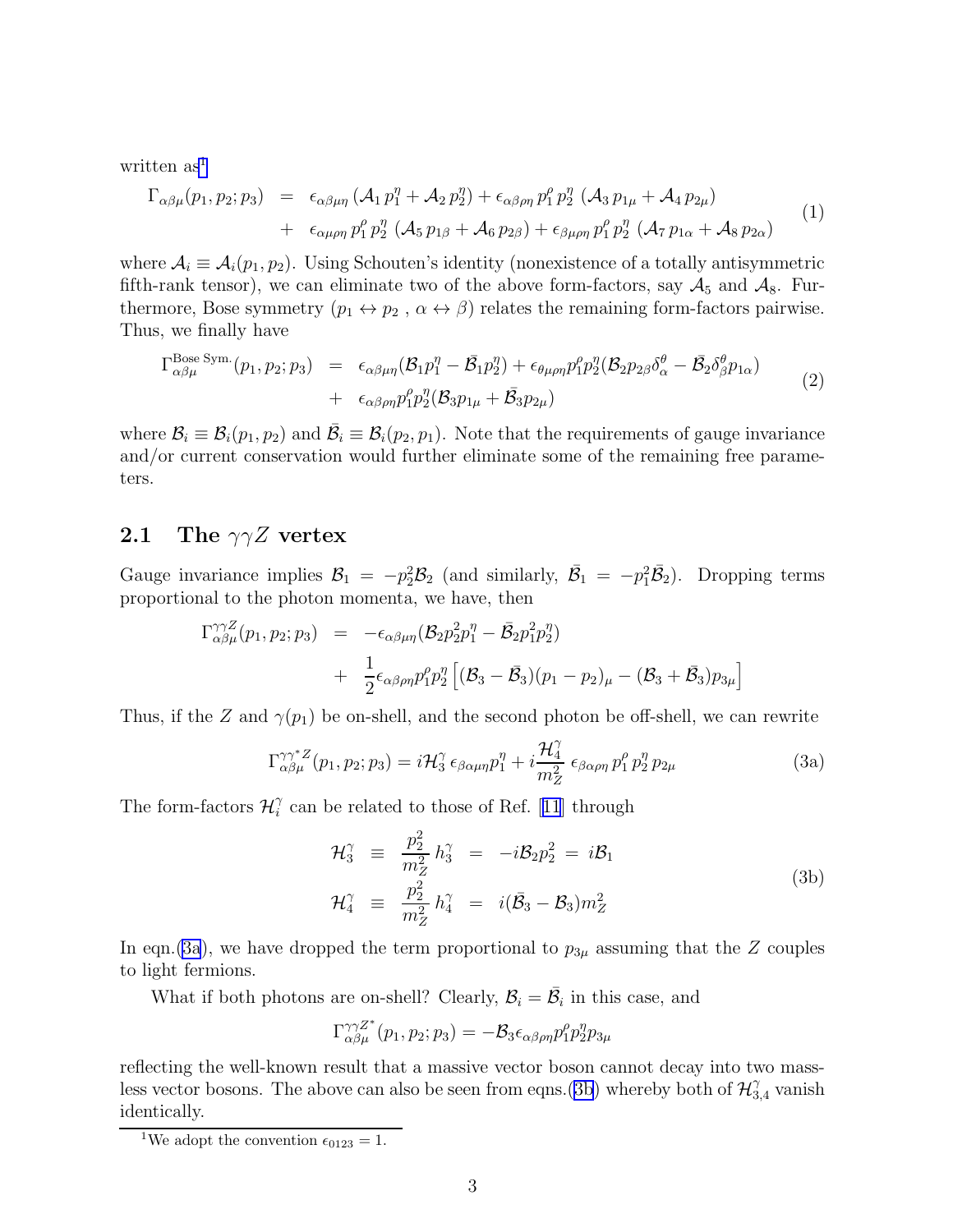### <span id="page-3-0"></span>2.2 The  $ZZ\gamma$  vertex

The gauge invariance condition now reads  $p_3^{\mu} \Gamma_{\alpha\beta\mu}^{ZZ\gamma} = 0$ , leading to

$$
\mathcal{B}_1 + \bar{\mathcal{B}}_1 - (p_1^2 + p_1 \cdot p_2)\mathcal{B}_3 - (p_2^2 + p_1 \cdot p_2)\bar{\mathcal{B}}_3 = 0 \tag{4}
$$

When the photon is on-shell, this reduces to

$$
\mathcal{B}_1+\bar{\mathcal{B}}_1=(p_1^2+p_1\cdot p_2)(\mathcal{B}_3-\bar{\mathcal{B}}_3).
$$

Defining  $\mathcal{B}_{1A} = (\mathcal{B}_1 - \bar{\mathcal{B}}_1)/2$ , and similarly for  $\mathcal{B}_{3A}$ , we then have

$$
\Gamma_{\alpha\beta\mu}^{ZZ^*\gamma}(p_1, p_2; p_3) = -\mathcal{B}_{1A}\epsilon_{\alpha\beta\mu\eta}p_3^{\eta} + \mathcal{B}_{3A}\epsilon_{\alpha\beta\rho\eta} \left[ p_1^{\rho}p_2^{\eta}(p_1 - p_2)_{\mu} + (p_1^2 + p_1 \cdot p_2)(p_1 - p_2)^{\eta} \delta_{\mu}^{\rho} \right]
$$

which can be recast (on using Schouten's Identity) as

$$
\Gamma_{\alpha\beta\mu}^{ZZ^*\gamma}(p_1, p_2; p_3) = -\epsilon_{\alpha\beta\mu\eta} p_3^{\eta} \left[ \mathcal{B}_{1A} + 2\mathcal{B}_{1S} \frac{p_1^2 + p_2^2}{p_1^2 - p_2^2} \right] + \mathcal{B}_{3A}\epsilon_{\alpha\mu\rho\eta} p_1^{\rho} p_2^{\eta} p_{1\beta} + \mathcal{B}_{3A}\epsilon_{\beta\mu\rho\eta} p_1^{\rho} p_2^{\eta} p_{2\alpha}.
$$

A rearrangement of terms then leads to

$$
\Gamma_{\alpha\beta\mu}^{ZZ^*\gamma} = i\mathcal{H}_3^Z \epsilon_{\beta\alpha\mu\eta} p_3^{\eta} + i\frac{\mathcal{H}_4^Z}{m_Z^2} \left[ p_{2\alpha} \epsilon_{\beta\mu\rho\eta} p_2^{\rho} p_3^{\eta} + p_{1\beta} \epsilon_{\alpha\mu\rho\eta} p_1^{\rho} p_2^{\eta} \right]
$$
(5a)

where

$$
\mathcal{H}_3^Z \equiv \frac{m_Z^2 - p_2^2}{m_Z^2} h_3^Z = -i \left( \mathcal{B}_{1A} + 2 \mathcal{B}_{1S} \frac{p_1^2 + p_2^2}{p_1^2 - p_2^2} \right) \n\mathcal{H}_4^Z \equiv \frac{m_Z^2 - p_2^2}{m_Z^2} h_4^Z = -i m_Z^2 \mathcal{B}_{3A}
$$
\n(5b)

with  $\mathcal{B}_{1S}$  defined as  $\mathcal{B}_{1S} = (\mathcal{B}_1 + \bar{\mathcal{B}}_1)/2$ . It should be noted that in eqn. 5a, we have an extraform-factor as compared to Ref. [[11](#page-17-0)]. However, since  $\mathcal{H}_4^Z$  turns out to be identically zero, one need not worry on this score.

On the other hand, when the photon is off-shell and both the  $Z$ 's are on-shell (*i.e.*,  $\mathcal{B}_i = \bar{\mathcal{B}}_i$ , the gauge condition simplifies to  $2\mathcal{B}_1 = p_3^2 \mathcal{B}_3$  and

$$
\Gamma_{\alpha\beta\mu}^{ZZ\gamma^*} = i\mathcal{F}_5^{\gamma} \epsilon_{\alpha\beta\mu\eta} (p_1 - p_2)^{\eta}
$$
 (6a)

with

$$
\mathcal{F}_5^{\gamma} \equiv -\frac{p_3^2}{m_Z^2} f_5^{ZZ\gamma} = -i \mathcal{B}_1.
$$
 (6b)

#### 2.3 The ZZZ vertex

To derive the most general form, we need to impose the additional symmetry  $(p_1 \leftrightarrow p_2)$  $p_3, \alpha \leftrightarrow \mu$  on eqn.([2\)](#page-2-0). This, however, is not very illuminating. Rather, note that for real Z-pair production, again  $B_i = \overline{B}_i$  and thus

$$
\Gamma_{\alpha\beta\mu}^{ZZZ^*} = i\mathcal{F}_5^Z \epsilon_{\alpha\beta\mu\eta} (p_1 - p_2)^\eta \tag{7a}
$$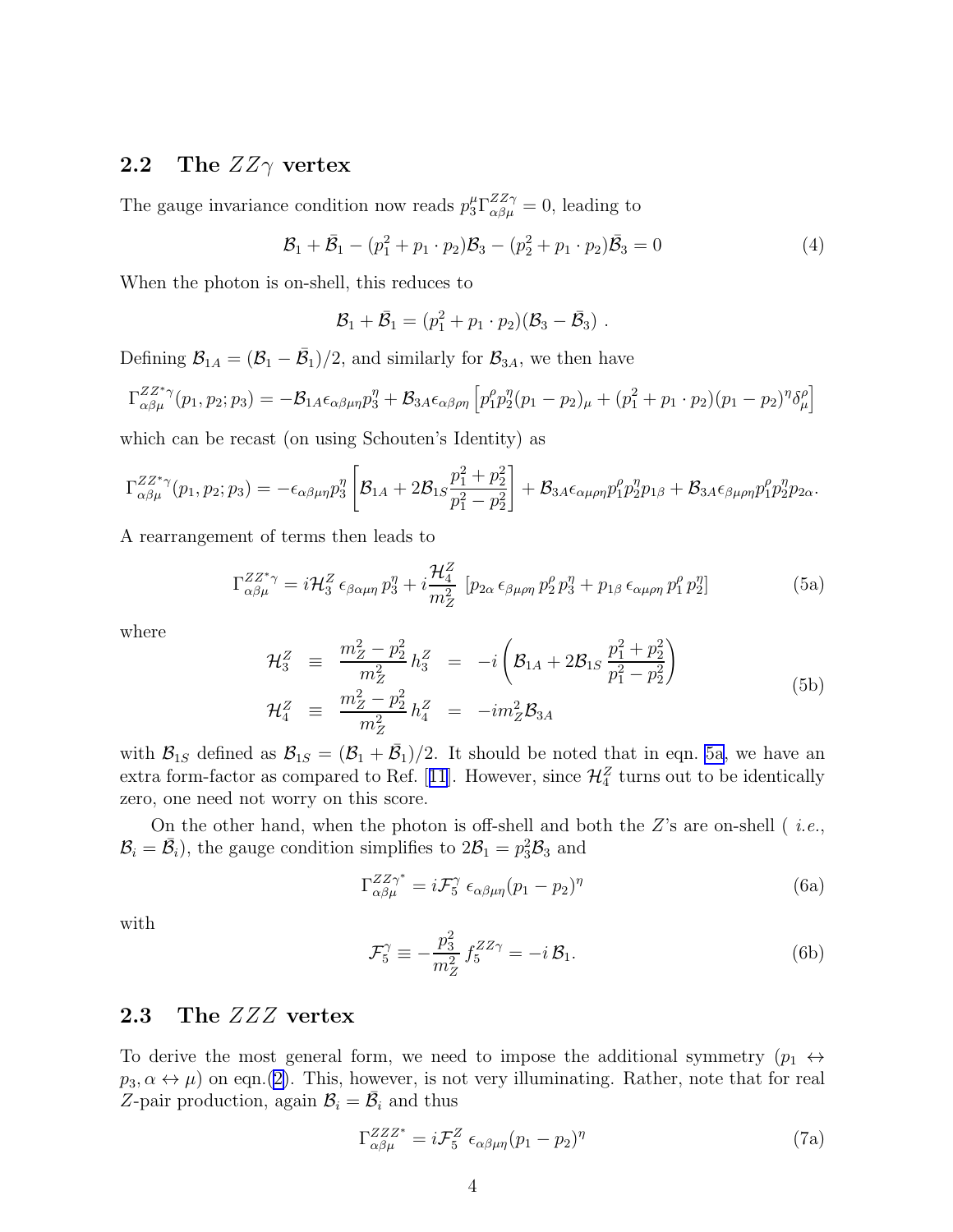<span id="page-4-0"></span>with

$$
\mathcal{F}_5^Z \equiv -\frac{p_3^2 - m_Z^2}{m_Z^2} f_5^{ZZZ} = -i \mathcal{B}_1.
$$
 (7b)

For notational convenience we shall use  $f_5^{ZZ\gamma} = f_5^{\gamma}$  and  $f_5^{ZZZ} = f_5^Z$ . Explicit calculation within a model would always ensure the proper symmetry structure.

# 3 One-loop contributions to the TNGBVs

Let us briefly examine the CP violating form-factors first. For these to exist at the oneloop level, one obviously needs the internal states to have CP non-conserving couplings to the Z. The SM particles, whether fermions or the Higgs, clearly do not meet the requirement. That the  $Z\gamma\gamma$  and  $ZZ\gamma$  vertices will continue to preserve CP even within the MSSM is also easy to see. The  $ZZZ$  vertex, on the other hand, can violate CP even at one-loop, but only if CP non-conservation is introduced in the scalar sector. We shall not consider this possibility here.

As for the CP conserving ones, again, to one-loop order, only the fermions in the theory may contribute [\[12](#page-17-0)]. In Fig. 1, we draw a generic diagram contributing to this



Figure 1: Generic diagram contributing to trilinear neutral gauge boson vertices for the CP conserving case.

process. Denoting the fermion-gauge coupling by

$$
ie\bar{f}_a\gamma_\mu\left(l_i^{ab}P_L+r_i^{ab}P_R\right) f_b V_i^\mu ,
$$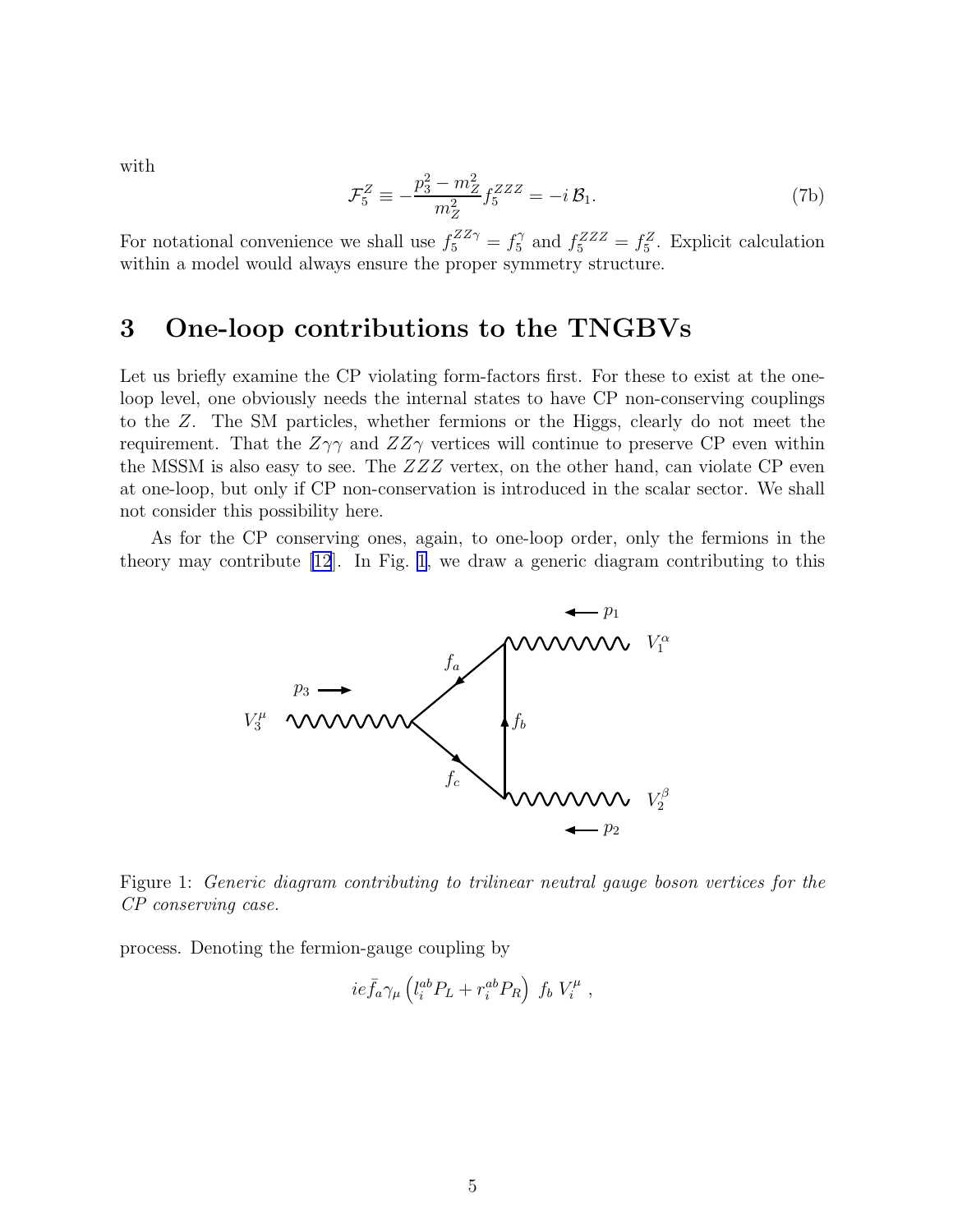<span id="page-5-0"></span>with  $P_{L,R} = (1 \mp \gamma_5)/2$ , it is useful to define the combinations

$$
\varphi_1 = l_1^{ab} l_2^{bc} l_3^{ca} - r_1^{ab} r_2^{bc} r_3^{ca}
$$
\n
$$
\varphi_2 = m_a m_c \left( l_1^{ab} l_2^{bc} r_3^{ca} - r_1^{ab} r_2^{bc} l_3^{ca} \right)
$$
\n
$$
\varphi_3 = m_a m_b \left( l_1^{ab} r_2^{bc} r_3^{ca} - r_1^{ab} l_2^{bc} l_3^{ca} \right)
$$
\n
$$
\varphi_4 = m_b m_c \left( l_1^{ab} r_2^{bc} l_3^{ca} - r_1^{ab} l_2^{bc} r_3^{ca} \right) .
$$
\n(8)

Here  $m_i$ ,  $i = a, b, c$ , are the masses of the internal fermions  $f_i$ . The contributions of the diagram of Fig. [1](#page-4-0) can then be parametrized as

$$
(4\pi/\alpha) \mathcal{B}_1 = \varphi_1 \left[ p_3^2 (C_{11} + C_{21}) - p_2^2 (C_{12} + C_{22}) - 2p_1 \cdot p_2 (C_{12} + C_{23}) \right]
$$
  
+ 
$$
(m_a^2 \varphi_1 + \varphi_3 - \varphi_2) (C_{11} + C_0) - \varphi_4 C_{11}
$$
  

$$
(4\pi/\alpha) \bar{\mathcal{B}}_1 = -(m_a^2 \varphi_1 - \varphi_4 - \varphi_2) (C_{11} - C_{12}) - \varphi_3 (C_{11} + C_0 - C_{12})
$$
  
- 
$$
\varphi_1 \left[ B_{023} + B_{123} - 2C_{24} + p_1^2 (C_{12} + C_{21}) \right]
$$
  
+ 
$$
(p_2^2 + 2p_1 \cdot p_2) (C_{22} - 2C_{23} + C_{21})
$$
 (9)

$$
(4\pi/\alpha) \mathcal{B}_2 = 2\varphi_1(C_{22} - C_{23})
$$
  
\n
$$
(4\pi/\alpha) \bar{\mathcal{B}}_2 = 2\varphi_1(C_{12} + C_{23})
$$
  
\n
$$
(4\pi/\alpha) \mathcal{B}_3 = 2\varphi_1(C_{21} + C_{11} - C_{23} - C_{12})
$$
  
\n
$$
\bar{\mathcal{B}}_3 = \mathcal{B}_3.
$$

In eqn.(9), the quantities B's and C's are the usual Passarino-Veltman functions [\[13](#page-18-0)] relevant to the diagram in question. We follow the following convention for the C functions:

$$
C_{0;\,\mu;\,\mu\nu} \equiv C_{0;\,\mu;\,\mu\nu}(p_3, p_2, m_a, m_c, m_b)
$$
\n
$$
= \frac{1}{i\pi^2} \int d^4k \frac{1; k_\mu; k_\mu k_\nu}{(k^2 + m_a^2)[(k + p_3)^2 + m_c^2][(k + p_3 + p_2)^2 + m_b^2]}
$$
\n
$$
(10)
$$

 $B_{023}$  and  $B_{123}$  denote  $B_0(2,3)$  and  $B_1(2,3)$  respectively. For all these conventions we follow Ref.[[13](#page-18-0)]. We have evaluated these Passarino-Veltman functions numerically using existing numerical packages[[14](#page-18-0)]. An alternative method involves calculation of the absorptive parts explicitly in terms of simple integrals and then reexpressing the real parts in terms of dispersion relations[[15](#page-18-0)]. We have checked that the two methods give identical results.

To obtain the full contribution, one needs to consider all the topologically distinct diagrams for a given set of fermions and, then, add the contributions due to different sets. It is clear that the form-factors are ultraviolet finite. They would be identically zero in the limit of degenerate fermions which becomes apparent after we sum over the fermions.

It is curious to note that  $\bar{\mathcal{B}}_3 = \mathcal{B}_3$  irrespective of the fermion content, and hence  $h_4^{\gamma} = 0 = h_4^Z$  to one-loop order.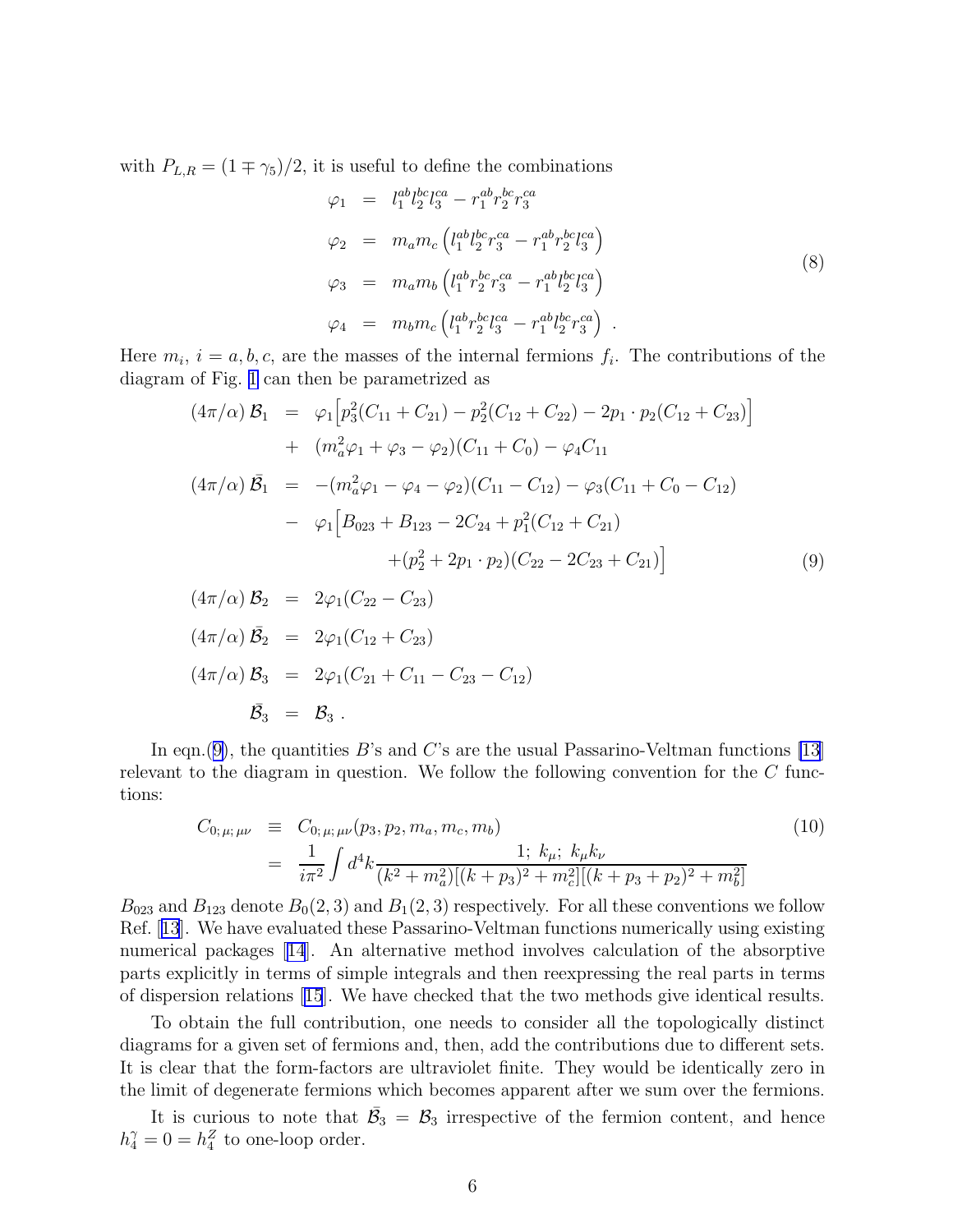## <span id="page-6-0"></span>4 The SM contribution revisited

Within the SM, all the couplings under consideration are identically zero at the tree level. However, at the one-loop level, charged fermion loops contribute to the CP conserving form-factors.  $\mathcal{F}_5^Z$ , in addition, also receives contributions from the neutrino loops. Initially, we restrict ourselves to the case where only one of the three vector bosons is off-shell. Denoting this momentum transfer<sup>2</sup> by Q, we present, in Figs.  $2(a, b)$ , the real and imaginary parts of the various form-factors as a function of  $Q^2$ . For a very large  $Q^2$ , all



Figure 2: The  $Q^2$  dependence of the four non-zero form-factors within the SM ( $m_t =$ 175 GeV).

the SM fermions behave as if they are massless. Thus anomaly cancellation assures that asymptotically, all these form-factors must vanish. For relatively smaller values of  $Q^2$ , an analysis of eqns.([9](#page-5-0)) shows that the relative contribution of each fermion loop grows with the fermion mass. The maximum contribution, thus, occurs for the heaviest fermion. On the other hand, it is clear that while  $\mathcal{H}_3^{\gamma}$  and  $\mathcal{F}_5^{\gamma}$  must vanish for  $Q^2 = 0$ , the other two  $(\mathcal{H}_3^Z \text{ and } \mathcal{F}_5^Z)$  vanish as  $Q^2 \to m_Z^2$ .

The imaginary parts of the four form-factors receive a contribution from a particular fermion loop only when the kinematics allows two of the fermions to be on-shell. This can happen for two different cases

1. if  $Q^2 > 4m_f^2$  when the s-channel boson goes to a real pair of fermions. In Fig. 2(b), this is evinced by the top thresholds.

<sup>&</sup>lt;sup>2</sup>Here  $Q$  can be either time-like or space-like, depending on whether the process is a  $s$ - or a t-channel one.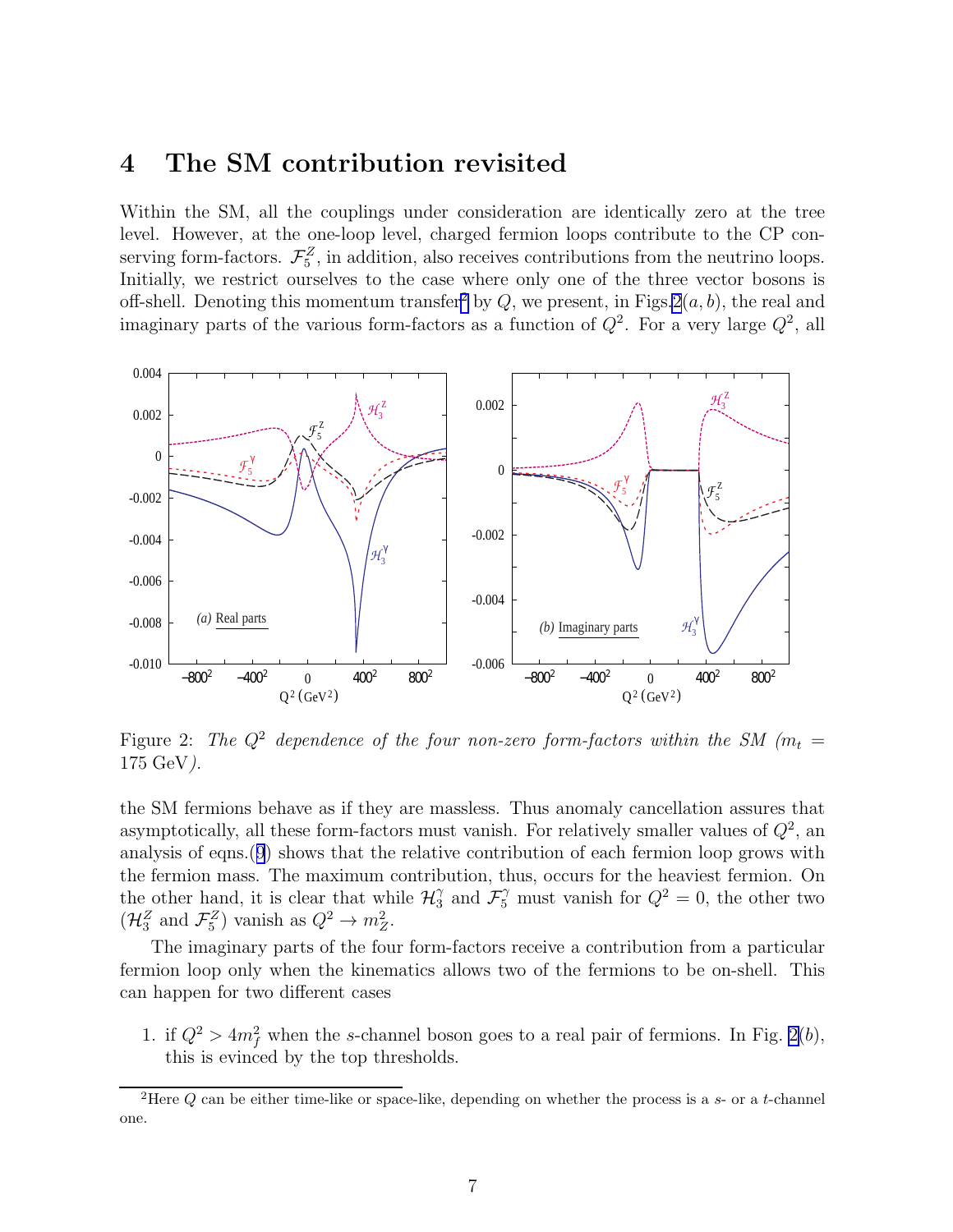2. for space-like momentum transfers with a real Z in the final state such that  $m_Z >$  $2m_f$  where  $m_f$  is the mass of the fermion in the loop. Clearly, the top-quark can never contribute to the imaginary parts for such "t-channel" (*i.e.*  $Q^2 < 0$ ) processes. Since the light fermion contributions essentially cancel amongst each other, the magnitude of such imaginary parts are determined primarily by the band  $\tau$ -loops.

For the real parts, the situation is analogous, but slightly more complex. This part can be better in terms of a dispersion integral of the absorptive part [\[15\]](#page-18-0). The opening up of a channel now manifests itself as a kink, rather than a typical threshold jump. This, for example, is quite akin to the behaviour one sees in Higgs production through gluon-gluon fusion. For  $Q^2 < 0$ , one does not expect a threshold behaviour. That the form-factors have to fall off as  $Q^2 \to -\infty$  is obvious. The maximum shown by each curve can intuitively be understood in terms of 'phase-space available' as in a t-channel scattering.

## 5 TNGBVs within the MSSM

As we have already argued, to one-loop order, only the fermionic sector of a model may contribute to the form-factors under discussion. Going from the SM to the MSSM, the only augmentation of the fermionic spectrum is in the form of the chargino-neutralino sector. To recapitulate, the  $(4 \times 4)$  mass matrix for the neutralinos is determined by four parameters,  $M_{1,2}$ , the soft supersymmetry breaking mass parameters for the  $U(1)$ and  $SU(2)$  gauginos<sup>3</sup>, the Higgsino mass parameter  $\mu$  and tan  $\beta$ , the ratio of the vacuum expectation values of the two Higgs fields. The orthogonal matrix  $N$  that diagonalizes this (real) symmetric mass matrix expresses the physical states in terms of the gauge eigenstates and thus enters the interaction vertices. On the other hand, the chargino mass matrix (determined by  $M_2$ ,  $\mu$  and  $\tan \beta$ ) being real but nonsymmetric cannot be diagonalized by a single orthogonal matrix. Rather, one needs two such matrices U and V that left- and right-diagonalize it respectively. Writing the neutralino mass matrix in the  $(\widetilde{B}, \widetilde{W}_3, \widetilde{H}_1, \widetilde{H}_2)$  basis and the chargino mass matrix in the  $(\widetilde{W}^+, \widetilde{H}^+)$  basis, one can express[[16\]](#page-18-0) the relevant electromagnetic and weak currents as

$$
\mathcal{J}_{e,m}^{\mu} = \sum_{i} \overline{\tilde{\chi}_i^+} \ \gamma^{\mu} \tilde{\chi}_i^+ \tag{11a}
$$

and

$$
\mathcal{J}_Z^{\mu} = \sum_{i,j} \overline{\tilde{\chi}_i^+} \gamma^{\mu} \left( P_L O_{ij}^{\prime L} + P_R O_{ij}^{\prime R} \right) \tilde{\chi}_j^+ + \sum_{\alpha,\beta} O_{\alpha\beta}^{\prime\prime} \overline{\tilde{\chi}_{\alpha}^0} \gamma^{\mu} \gamma_5 \tilde{\chi}_{\beta}^0 \tag{11b}
$$

<sup>&</sup>lt;sup>3</sup>We shall be assuming gaugino mass unification subsequently. Then  $M_1$  and  $M_2$  will be related as  $M_1 = \frac{5}{3} \tan^2 \theta_W M_2$  and the neutralino mass matrix will be determined by three independent parameters  $M_2$ ,  $\mu$  and tan  $\beta$ .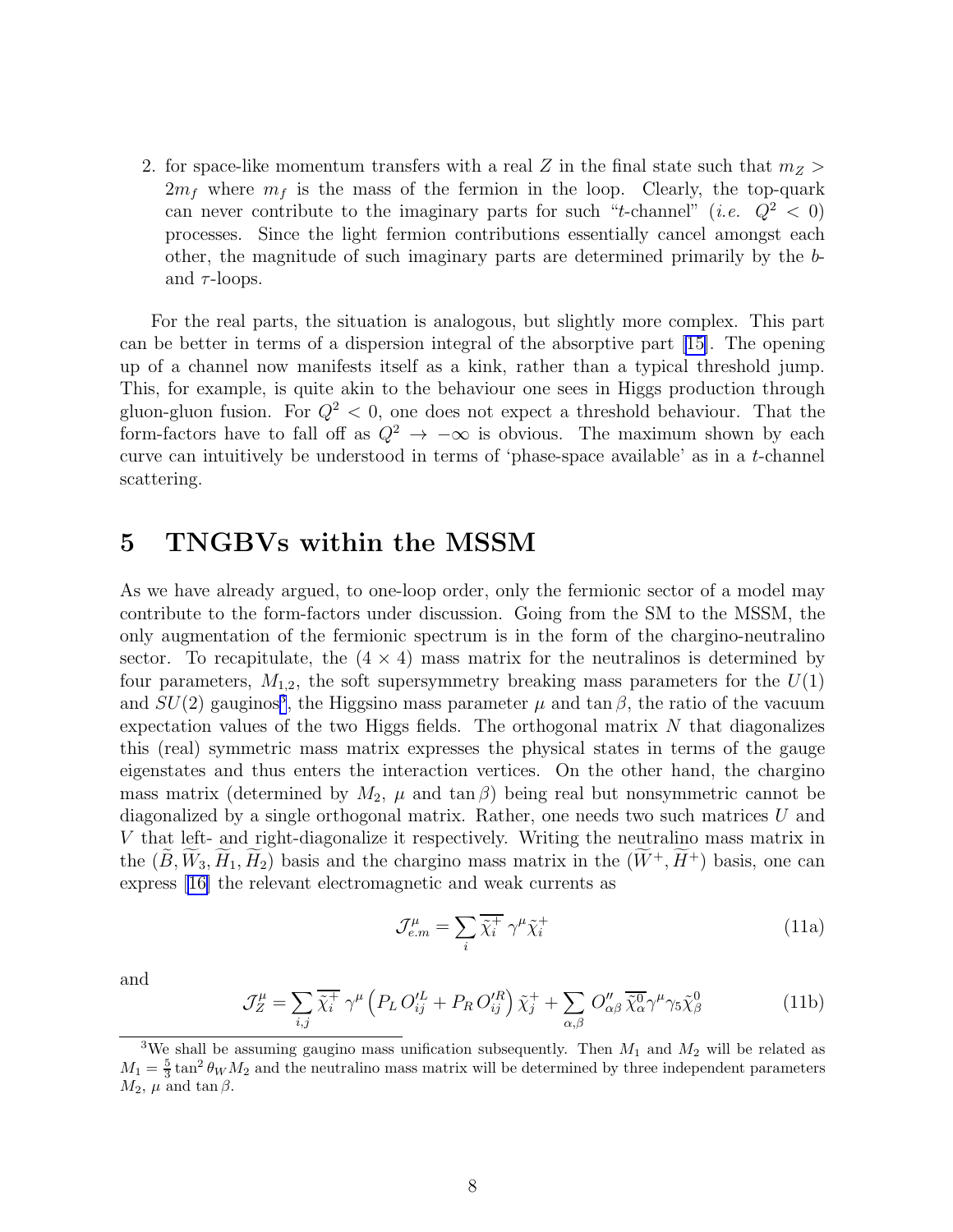<span id="page-8-0"></span>where

$$
O_{ij}^{IL} = \sin^2 \theta_W \, \delta_{ij} - \left(\frac{1}{2} V_{i2} V_{j2}^* + V_{i1} V_{j1}^*\right)
$$
  
\n
$$
O_{ij}^{'R} = \sin^2 \theta_W \, \delta_{ij} - \left(\frac{1}{2} U_{i2}^* U_{j2} + U_{i1}^* U_{j1}\right)
$$
  
\n
$$
O_{\alpha\beta}'' = \frac{1}{4} \left(N_{\alpha 3} N_{\beta 3}^* - N_{\alpha 4} N_{\beta 4}^*\right)
$$
\n(11c)

Armed with the above, we can now calculate the MSSM contributions to the formfactors which were studied in the section [4](#page-6-0) in the context of the SM.

#### 5.1 Contribution to TNGBVs

As in the case of the SM, we start with the  $Q^2$  dependence of the different form-factors. For this purpose, we choose a particular point in the MSSM parameter space namely  $M_2 = 100 \text{ GeV}, \mu = 500 \text{ GeV}$  and  $\tan \beta = 2$ . For this set of parameters the chargino masses turn out to be 87.0 GeV and 515.1 GeV, while the neutralino masses are 45.9 GeV, 88.2 GeV, 501.4 GeV and 517.7 GeV. In each case, the gaugino component is the predominant one as far as the lighter eigenstates are concerned. While the charginos contribute to all of the TNGBVs, the neutralinos make their presence felt only in the ZZZ vertex.

As can be seen from Fig. [3,](#page-9-0) the  $Q^2$  behaviour is quite analogous to that within the SM. The size of the contribution as well as the positions of the thresholds are of course different on account of the quantum numbers and the masses being different. For example, all of the form-factors exhibit the expected<sup>4</sup> threshold behaviour at  $Q^2 = 4M_{\tilde{\chi}_1^+}^2$ . In addition, 1  $\mathcal{F}_5^Z$  and  $\mathcal{H}_3^Z$  show a second threshold kink at  $Q^2 = (M_{\tilde{\chi}_1^+} + M_{\tilde{\chi}_2^+})^2$ . The other two formfactors do not exhibit corresponding kinks due to the presence of an off-shell photon which couples only to identical charginos.  $\mathcal{F}_5^Z$  contains effects from neutralinos as well. However the charginos always dominate over the neutralinos except at the thresholds  $2M_{\tilde{\chi}^0_1}$  and  $M_{\tilde{\chi}^0_1} + M_{\tilde{\chi}^0_2}$ . The fact, for our choice of referral parameters, of all the charginos and neutralinos having a mass larger than  $m_Z/2$  has an obvious consequence. Referring back to the arguments in section [4](#page-6-0), it is easy to see that the supersymmetric contribution to the imaginary parts of the form-factors vanishes identically for  $Q^2 < 0$ .

#### 5.2 Dependence on the parameter space

To efficiently extract the parameter space dependence, it is useful to fix the momenta and so, in this section, we shall assume  $Q^2 = (500 \text{ GeV})^2$ —the popular choice for a linear collider center of mass energy—with the other two bosons being on mass-shell. We still are left with  $\mu$ ,  $M_2$  and tan  $\beta$ . As Fig. [3](#page-9-0) has already shown, the dependence on the last mentioned is quantitative rather than qualitative. Hence we shall keep it fixed at the intermediate value tan  $\beta = 10$ . In Fig. [4,](#page-10-0) we exhibit the  $\mu$  dependence of  $h_3^{\gamma}$  $\frac{\gamma}{3}$  for two particular values of  $M_2$ . Let us concentrate first on the imaginary part for  $M_2 = 300 \text{ GeV}$ .

<sup>&</sup>lt;sup>4</sup>The other threshold lies beyond the scale of the graphs.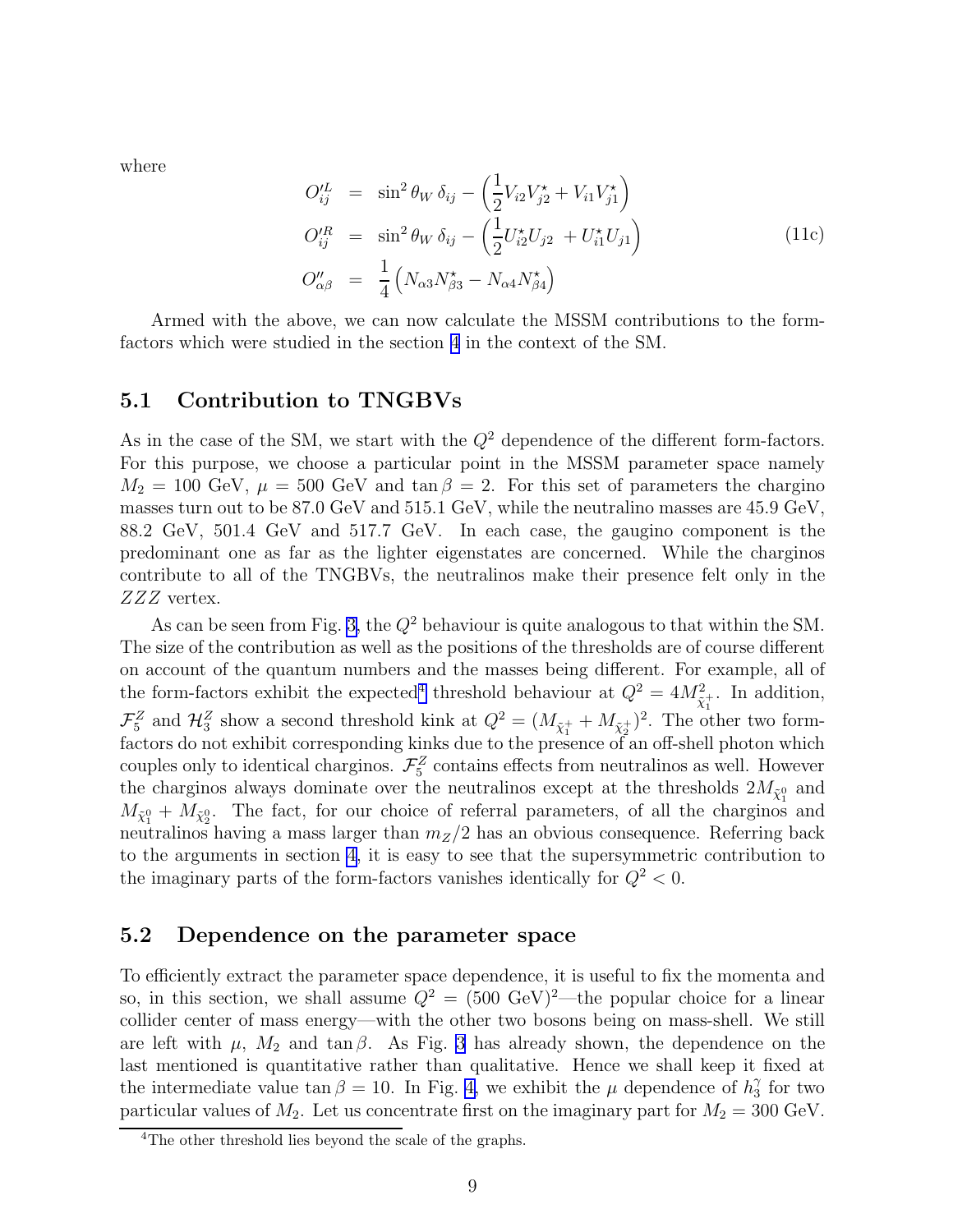<span id="page-9-0"></span>

Figure 3: The  $Q^2$  dependence of the purely supersymmetric contribution (within the MSSM) to the four non-zero form-factors.

The two thresholds  $\mu \approx -290$  GeV and  $\mu \approx 318$  GeV represent the points beyond which the lighter chargino becomes heavier than 250 GeV and hence unable to contribute to the absorptive part. Understanding the behaviour for small  $|\mu|$  takes a little more work. In this region, the lighter chargino is mainly a higgsino. Looking at eqns.([8\)](#page-5-0)and ([11c](#page-8-0)), it then becomes clear that the bulk of the contribution comes from terms proportional to the chargino mass. Consequently, a small  $|\mu|$  implies a small imaginary part of the form-factor. For  $M_2 = 100$  GeV, on the other hand, the gaugino state does contribute significantly. With the gaugino and higgsino gauge couplings being different, the interplay between the two is very crucial. This is what is responsible for the steep fall.

The same steep slope also implies that contour levels (for the imaginary part) in the  $(\mu, M_2)$  plane would be rapidly changing. This is reflected in the plots of Fig. [5,](#page-11-0) where we exhibit the behaviour of  $h_3^{\gamma}$  and  $h_3^{\gamma}$  as we vary either or both of  $\mu$  and  $M_2$  while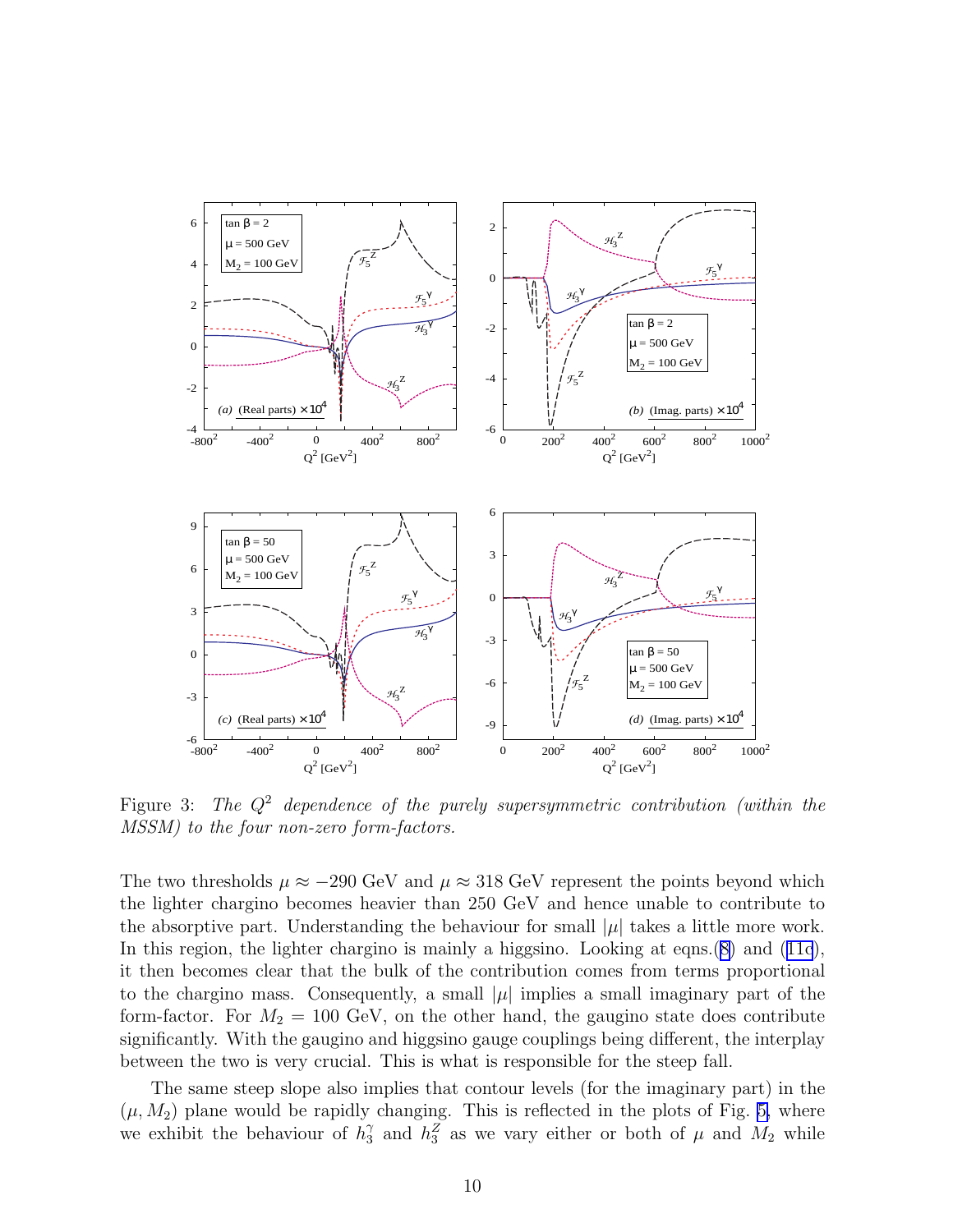<span id="page-10-0"></span>

Figure 4: The dependence of the supersymmetric contribution to  $h_3^{\gamma}$  on the Higgsino mass parameter  $\mu$ , for two particular values of  $M_2$ . The solid and dashed lines refer to the real and imaginary parts of the form-factor.

maintaining tan  $\beta = 10$ .

Let us consider the  $\gamma\gamma Z$  vertex where at a time only one species of the charginos can flow inside the loop. Regarding the parameter space dependence, if one increases  $M_2$ keeping  $\mu$  and tan  $\beta$  fixed, then the heavier chargino  $(\tilde{\chi}_1^+)$  becomes more gaugino-like and correspondingly, the lighter one  $(\tilde{\chi}_2^+)$  becomes more higgsino-like. So as  $M_2$  increases, the  $Z\tilde{\chi}^+_1\tilde{\chi}^-_1$  coupling becomes stronger (remember the Z couples to two  $W^\pm$ 's in the SM) and the  $Z\tilde{\chi}^+_2\tilde{\chi}^-_2$  coupling becomes weaker. However, the diagram with  $\tilde{\chi}^+_1$  flowing inside the loop suffers from large propagator suppressions in comparison with the other one containing  $\tilde{\chi}_2^+$ . Ultimately the magnitude of the total MSSM loop contribution to  $h_3^{\gamma}$ 3 decreases. If we choose to increase  $\mu$  fixing  $M_2$  and  $\tan \beta$ ,  $\tilde{\chi}_1^+$  becomes more higgsino-like. Here the diagram containing  $\tilde{\chi}_2^+$  wins from both the strength of  $Z\tilde{\chi}_2^+\tilde{\chi}_2^-$  coupling and the propagator suppressions. So in this case the total one-loop contribution falls off as well.

The parameter space dependence of other form-factors are more complicated as in those cases different types of charginos can co-exist inside the loop. However the basic reasoning is the same as above. As said earlier, the neutralinos contribute only to  $f_5^Z$ . The gaugino-like neutralinos can not contribute as there are no trilinear neutral gauge boson vertices at the tree level. Only the higgsino-like neutralinos contribute. However, as as the chargino contributions dominate over those from the neutralinos for most of the parameter space, we desist from discussing this issue any further.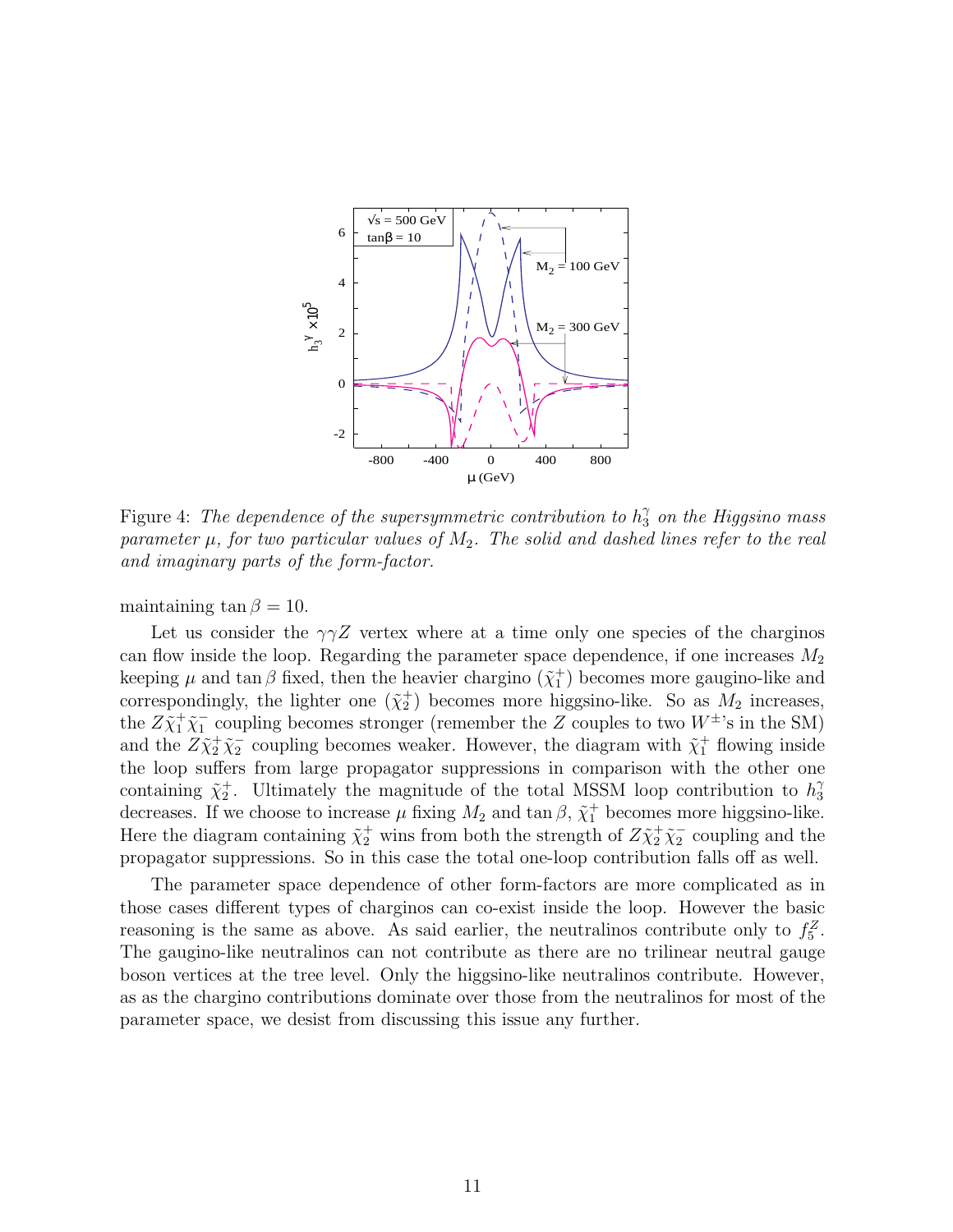<span id="page-11-0"></span>

Figure 5: Contours for constant real and imaginary parts of the supersymmetric contribution to the form-factors (tan  $\beta = 10$ ). In graphs (b) and (d), the shaded area denotes the parameter space where the imaginary parts of the form-factors are identically zero.

# 6 Off-shell TNGBVs

Until now, we have dealt with the case wherein only one out of the three gauge bosons is off-shell. When more than one of them are off-shell, the form-factors are modified in two different ways. As the analysis of section [2](#page-1-0) indicates, and as we shall shortly show, additional form-factors are possible. Apart from this, even the ones that we have considered are modified in a significant way. We examine the latter consequence first.

#### 6.1 Modifications to  $\mathcal{H}^{\gamma/Z}_3$  and  $\mathcal{F}^{\gamma/Z}_5$ 5

It is clear that now we can no longer talk in terms of  $h_3^{\gamma/Z}$  etc. To take into account the explicit dependence on  $p_1^2$  and  $p_3^2$  as in eqns.[\(3b,](#page-2-0)[5b](#page-3-0),[6b](#page-3-0) and [7b\)](#page-4-0), it is imperative that we consider the full form-factors  $\mathcal{H}_3^{\gamma/Z}$  and  $\mathcal{F}_5^{\gamma/Z}$  $5^{\gamma/2}$ . Of course, over and above this explicit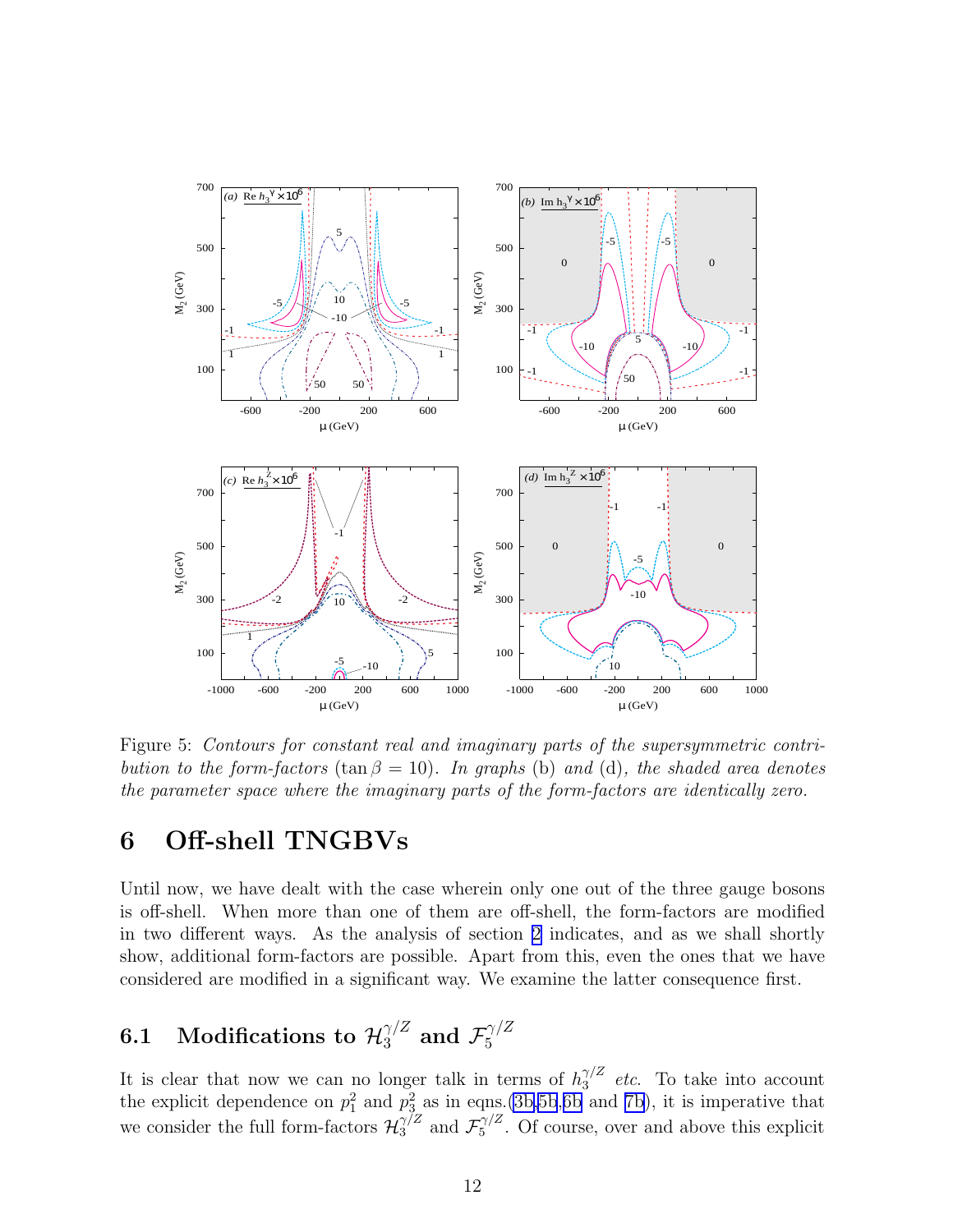

dependence on  $p_{1,3}^2$ , an additional dependence appears through the arguments of the Passarino-Veltman functions.

Figure 6: Constant R and I contours (see eqn.12) within the SM in the  $(p_1^2, p_3^2)$  plane.

To quantify the changes wrought by the hitherto on-shell particles going off-shell, we define the ratios γ

$$
\mathcal{R}_3^{\gamma} \equiv \frac{[Re(\mathcal{H}_3^{\gamma})]_{\text{off-shell}}}{[Re(\mathcal{H}_3^{\gamma})]_{\text{on-shell}}} \n\mathcal{I}_3^{\gamma} \equiv \frac{[Im(\mathcal{H}_3^{\gamma})]_{\text{off-shell}}}{[Im(\mathcal{H}_3^{\gamma})]_{\text{on-shell}}} \n\tag{12}
$$

where the subscripts "on-shell" and "off-shell" are self-explanatory. Analogous definitions hold for  $\mathcal{R}_3^Z$  and  $\mathcal{I}_3^Z$ . In Fig. 6 we present the contours for constant  $\mathcal{R}_3^{\gamma/Z}$  and  $\mathcal{I}_3^{\gamma/Z}$  $j_3^{\gamma/2}$  in the  $(p_1^2, p_3^2)$  plane for a fixed value  $p_2^2 = (500 \text{ GeV})^2$ .

As for the on-shell form-factors, it is interesting to consider the dependence on  $p_2^2$ . Naively, one would expect a behaviour broadly similar to that in Fig. [2](#page-6-0). That this is indeed so can be seen by an examination of Fig. [7.](#page-13-0) At a first glance though, this assertion might seem unfounded since these figures do not seem to show all the features of Fig. [2](#page-6-0),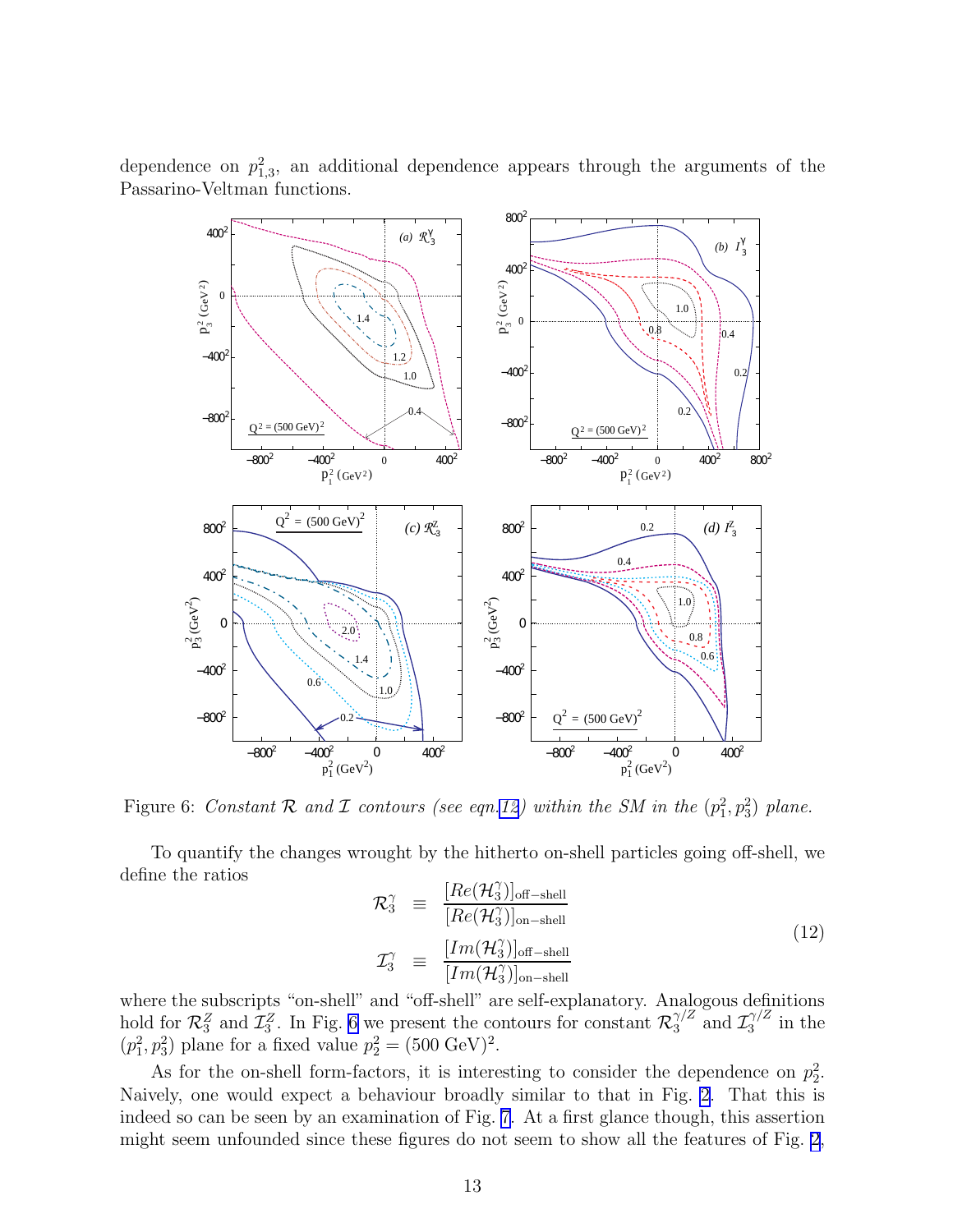<span id="page-13-0"></span>notably the kink. However, if one were to draw more contours for intermediate values, at the cost of cluttering the graph, such features spring out immediately.



Figure 7: (a) Contours for  $\mathcal{R}_3^{\gamma} = 1$  in the  $(p_1^2, p_3^2)$  plane for different values of  $p_2^2$  (shown as legends). (b) Similar contours for  $\mathcal{I}_{3}^{\gamma} = 1$ . All calculations are within the SM.

### 6.2 "Truly off-shell" form-factors

To identify all the possible additional form-factors that may arise when more than one of the bosons is off mass-shell, we revert back to eqn. $(2)$  $(2)$  and restate it in a much more compact and simplified form. Gauge invariance implies that any term proportional to a photon momentum can be dropped without loss of generality. While this argument is not applicable for the  $Z$ , a very similar one holds. As long as the  $Z$  couples only to light fermions  $(m_f \ll \sqrt{s})$ —as is the case almost always—current conservation implies that terms proportional to the Z momentum may be dropped as well. Within this approximation, then, either of  $B_2$  and  $\bar{B}_2$  are irrelevant. Restricting our analysis to one loop order further constrains  $\bar{B}_3$  to be equal to  $B_3$ , vide eqn.[\(9\)](#page-5-0). Therefore, to this order,

$$
\mathcal{B}_3 p_{1\mu} + \bar{\mathcal{B}}_3 p_{2\mu} = \mathcal{B}_3 (p_1 + p_2)_{\mu} = - \mathcal{B}_3 p_{3\mu}
$$

Once again, this term may be dropped by virtue of current conservation. Thus, to oneloop, the generic TNGBV may be parametrized as

$$
\Gamma_{\alpha\beta\mu}(p_1, p_2; p_3) = \epsilon_{\alpha\beta\mu\eta}(B_1 p_1^{\eta} - \bar{B}_1 p_2^{\eta})
$$
\n(13)

and, hence, there are at best two form-factors for each combination of the vector bosons. Let us now consider each in turn.

•  $\gamma \gamma Z$  vertex

Of the two form-factors in eqn. (13), the first, namely  $B_1$ , is simply related to  $\mathcal{H}_3^{\gamma}$  as defined for the on-shell case (see eqn. 3b). However, when the other gauge bosons are off-shell too, we have an additional form-factor, namely,

$$
\mathcal{H}_5^{\gamma} = i\bar{\mathcal{B}}_1. \tag{14}
$$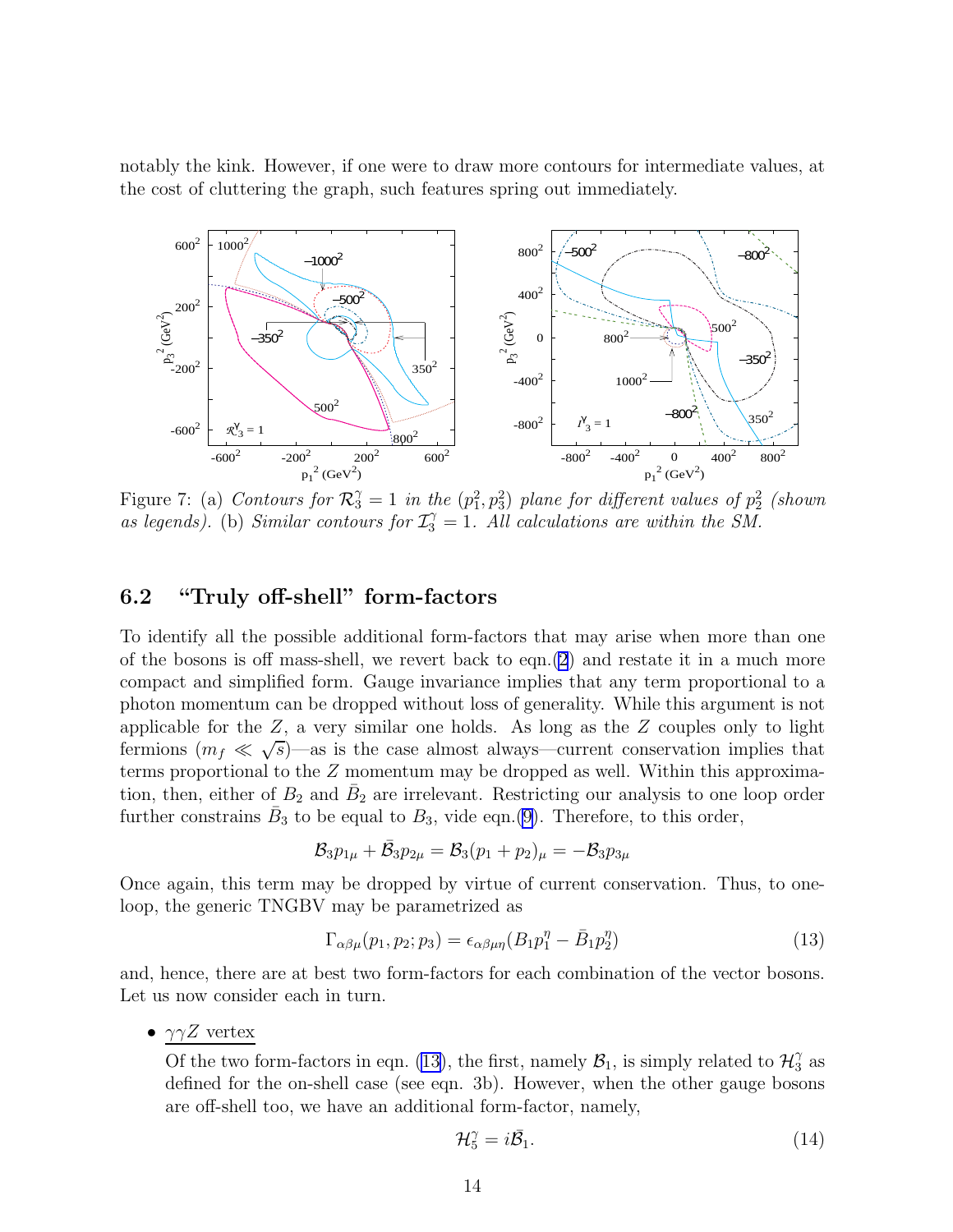While the variation of  $\mathcal{H}_{5}^{\gamma}$  with each of the external momenta could be of interest, we restrict ourselves to the special situation wherein a comparison with  $\mathcal{H}_{3}^{\gamma}$  $\frac{\gamma}{3}$  is the easiest, namely  $p_2^2 = (500 \text{ GeV})^2$ . This particular value is of interest as it is widely considered to be the choice of center of mass energy for the first generation linear collider. In Fig. 8 we plot the variation of  $\mathcal{H}_5^{\gamma}$  with  $p_1^2$  for different values of  $p_3^2$ . As earlier, it is more instructive to concentrate on the imaginary part of the form-factor since the real part can then be obtained using a dispersion relation. Expectedly, in the imaginary part, we see a kink at  $p_1^2 = (2m_t)^2$ , with a corresponding dip in the real parts<sup>5</sup>. Note that unlike in the case of Section [4,](#page-6-0) for a given fermion, the diagram may now be cut in more than one way and an imaginary contribution obtained. In Fig. 8, this feature manifests itself rather dramatically for  $n = 5$ . Concentrating on the top-mediated diagram, a simple calculation shows that for  $p_1^2 \simeq -(900 \text{ GeV})^2$ , each of the three top-quarks could be on-shell. The kink thus corresponds to one particular cut ceding dominance to another.



Figure 8: The  $Q^2$  dependence of the new non-zero form-factor  $\mathcal{H}_5^{\gamma}$  within the SM for the off-shell  $\gamma \gamma Z$  vertex for  $p_2^2 = (500 \text{ GeV})^2$ .  $p_3^2 = (n \text{ M}_Z)^2$  for positive n and  $p_3^2 = -(n \text{ M}_Z)^2$ when *n* is negative.

•  $ZZ\gamma$  vertex

Before manipulating eqn. $(13)$  $(13)$ , we reexpress it as

$$
\Gamma_{\alpha\beta\mu}^{ZZ\gamma}(p_1, p_2; p_3) = \epsilon_{\alpha\beta\mu\eta} \frac{1}{2} \left[ (\mathcal{B}_1 + \bar{\mathcal{B}}_1)(p_1 - p_2)^{\eta} + (\mathcal{B}_1 - \bar{\mathcal{B}}_1)(p_1 + p_2)^{\eta} \right] \tag{15}
$$

On imposing gauge invariance (eqn.[4](#page-3-0)), this reduces to

$$
\Gamma_{\alpha\beta\mu}^{ZZ\gamma}(p_1, p_2; p_3) = \epsilon_{\alpha\beta\mu\eta} \frac{1}{2} \left[ \mathcal{B}_3 p_3^2 (p_1 - p_2)^{\eta} - (\mathcal{B}_1 - \bar{\mathcal{B}}_1) p_3^{\eta} \right]
$$

<sup>5</sup>Similar kinks (dips) occur for other fermion thresholds, but these are too small and close to the origin to be visible in the scale of the graph.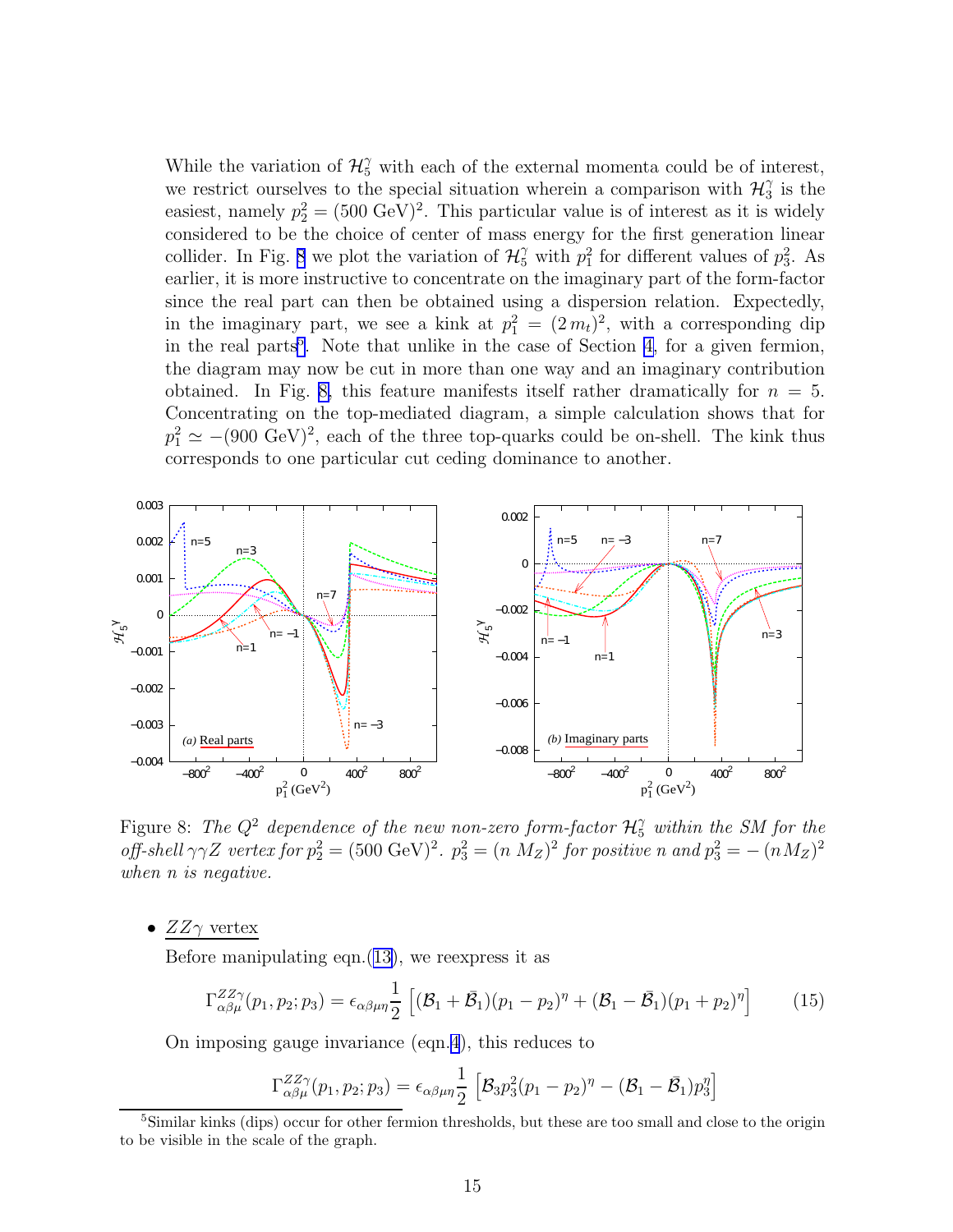These two form-factors have already been identified as  $\mathcal{F}_5^{\gamma}$  and  $\mathcal{H}_3^Z$  respectively. Thus, as expected, no additional form-factors appear even when we generalise to the case where all the gauge bosons are off-shell.

•  $ZZZ$  vertex

We could, once again, reexpress eqn.([13\)](#page-13-0) as in the case for the  $ZZ\gamma$  vertex. Note that while  $(\mathcal{B}_1 + \bar{\mathcal{B}}_1)$  corresponds to  $\mathcal{F}_5^Z$ , the orthogonal combination is a new formfactor in its own right. Thus, we may define  $\mathcal{F}_6^Z$ , via

$$
\mathcal{F}_6^Z = i \frac{(\mathcal{B}_1 - \bar{\mathcal{B}}_1)}{2} \tag{16}
$$

Obviously,  $\mathcal{F}_6^Z$  vanishes identically for  $p_1^2 = p_3^2$ . And, given the symmetry of the problem, the iso- $\mathcal{F}_6^Z$  contours in the  $(p_1^2, p_3^2)$  plane are symmetric about this line. In Fig. 9, we display the momentum dependence of  $\mathcal{F}_6^Z$  in a fashion similar to that for  $\mathcal{H}^{\gamma}_{5}$  $\tilde{a}$ . The behaviour of the curves can be understood in an analogous manner.



Figure 9: The  $Q^2$  dependence of the new non-zero form-factor  $\mathcal{F}_6^Z$  within the SM for the off-shell ZZZ vertex for  $p_2^2 = (500 \text{ GeV})^2$ .  $p_1^2 = (n \text{ M}_Z)^2$  for positive n and  $p_1^2 =$  $-(n M_Z)^2$  when n is negative.

# 7 Conclusions

In this paper we have considered the SM and MSSM contributions to trilinear neutral gauge boson vertices namely,  $\gamma \gamma Z$ ,  $ZZ\gamma$  and  $ZZZ$  vertices. We discuss, in a systematic way, the tensor structure of the the three-point vertex. Starting with the most general CP conserving vertex, we first use Schouten's identity to reduce the number of independent form-factors. Gauge invariance and Bose symmetry, whenever applicable, are used then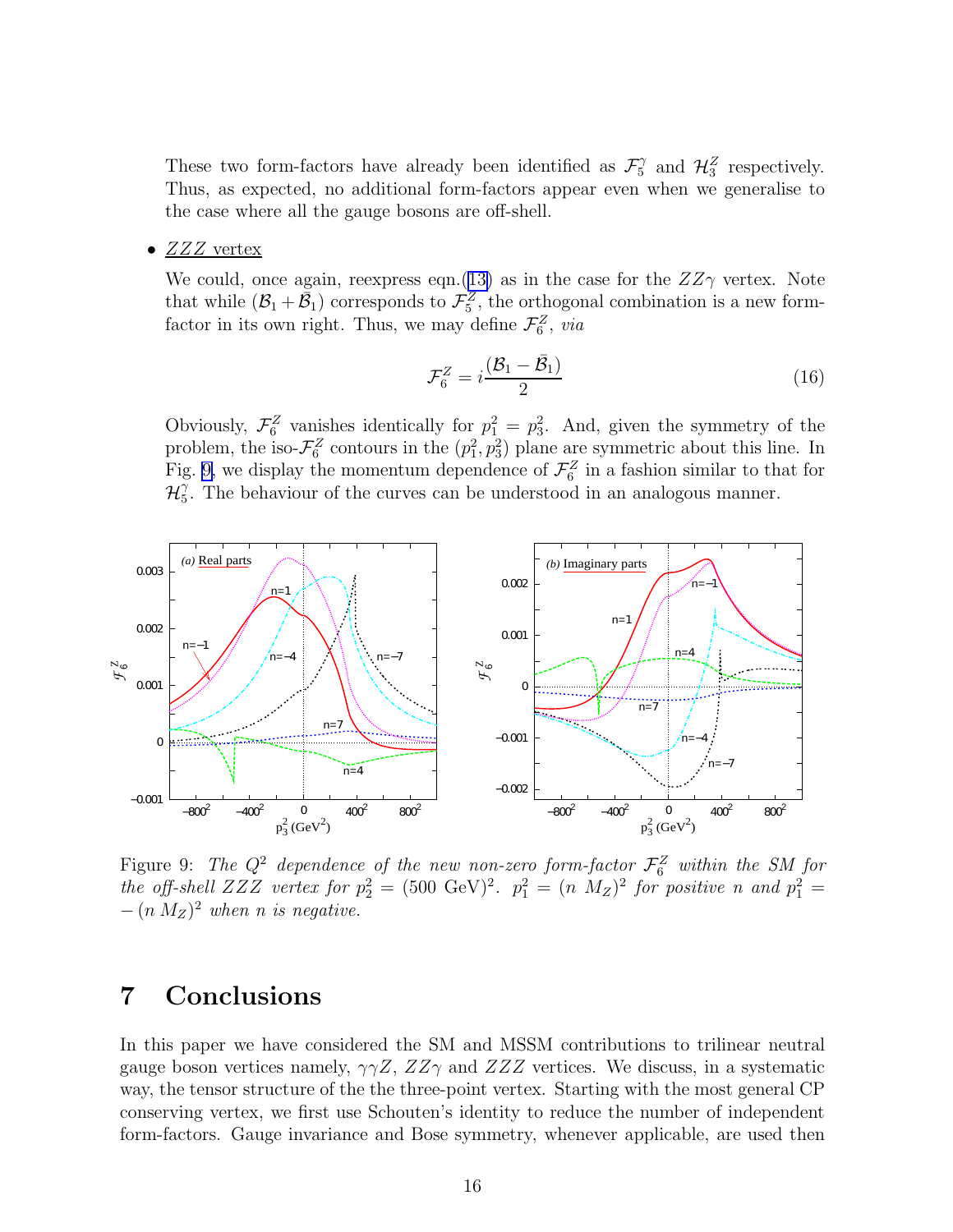to obtain the required structure. We have then provided explicit calculations for the form-factors[[11](#page-17-0), [18](#page-18-0)] relevant for these vertices at different limits, particularly when two out of these gauge bosons in a vertex are on-shell. We define total form-factors,  $\mathcal{H}_{3,4}^{\gamma/Z}$ 3,4 and  $\mathcal{F}_5^{\gamma/Z}$  $\zeta_5^{7/Z}$ , which are found to be more appropriate than the conventional  $(h_{3,4}^{\gamma/Z} \text{ and } f_5^{\gamma/Z})$  $\binom{3}{2}$ ones in discussions of off-shell behaviour.

At the one-loop level, only fermions contribute to these form-factors. Within the SM, these are the quarks and leptons, while, in the context of the MSSM, the charginos contribute too (neutralinos come into play only as far the  $ZZZ$  vertex is concerned). We have provided explicit formulae for the generic form-factor as obtained from such loop diagrams. The calculations clearly demonstrate that  $\mathcal{H}_4^{\gamma/Z} = 0$  to this order, a conclusion in agreement with the observation made by Gounaris  $et \ al.$  [[10\]](#page-17-0).

We have studied the  $Q^2$  dependence of these form-factors when two of the gauge bosons are on-shell for both SM and MSSM. Here we would like to emphasize the fact that these three point vertices can take part in  $t$ -channel processes and keeping this in mind we have presented values for both positive and negative  $Q^2$ . Cusps and peaks appear at the different thresholds defined by the masses of the internal fermions. The maximum magnitudes for the form-factors can be as high as  $|Re[\mathcal{H}_3^{\gamma}]$  $\binom{1}{3}$ |  $\simeq 9 \times 10^{-3}$  for SM at the top threshold, whereas for MSSM, the magnitude is smaller in most cases, the most promising one being  $|Im[\mathcal{F}_5^Z]| \simeq 9 \times 10^{-4}$  which depends on chargino and neutralino masses which, in turn, are parameter space dependent. One can expect this enhancement for  $\mathcal{F}_5^Z$  due to almost degeneracy of the lightest chargino and next to lightest neutralino characteristic of this particular space and consequent opening of thresholds at similar  $Q^2$  values.

These new physics effects are model dependent. So we have studied next the MSSM parameter space dependence of these form-factors. The contour plots of Fig. 5 should turn out to be *useful to exclude certain regions of the parameter space* if such new physics effects are estimated experimentally.

To get a better hold in determining these new physics effects, we have studied the effects on these form-factors when all the bosons are off-shell. It might turn out to be handy in identifying these effects as we can then have a better feeling of maximizing SUSY contributions playing with the off-shell vector bosons.

In short we have not only reviewed the SM contribution to triple neutral gauge boson vertices which will be relevant for a better understanding of the non-abelian structure of the SM, but also studied in detail the possible MSSM contributions to the same. These numerical estimations not only provide an independent verification of results provided by Ref.[[10](#page-17-0)] but *complement their results* by providing the negative  $Q^2$  values. Our study might also turn out to be useful to disentangle MSSM effects from the SM ones.

#### Acknowledgements

We would like to thank WHEPP5 organisers [\[19](#page-18-0)] where this work was initiated. S. Rakshit acknowledges partial support from the Council of Scientific and Industrial Research, India. Both S. Rakshit and S. Dutta would like to thank the Mehta Research Institute, Allahabad, for their hospitality while part of the work was being carried out.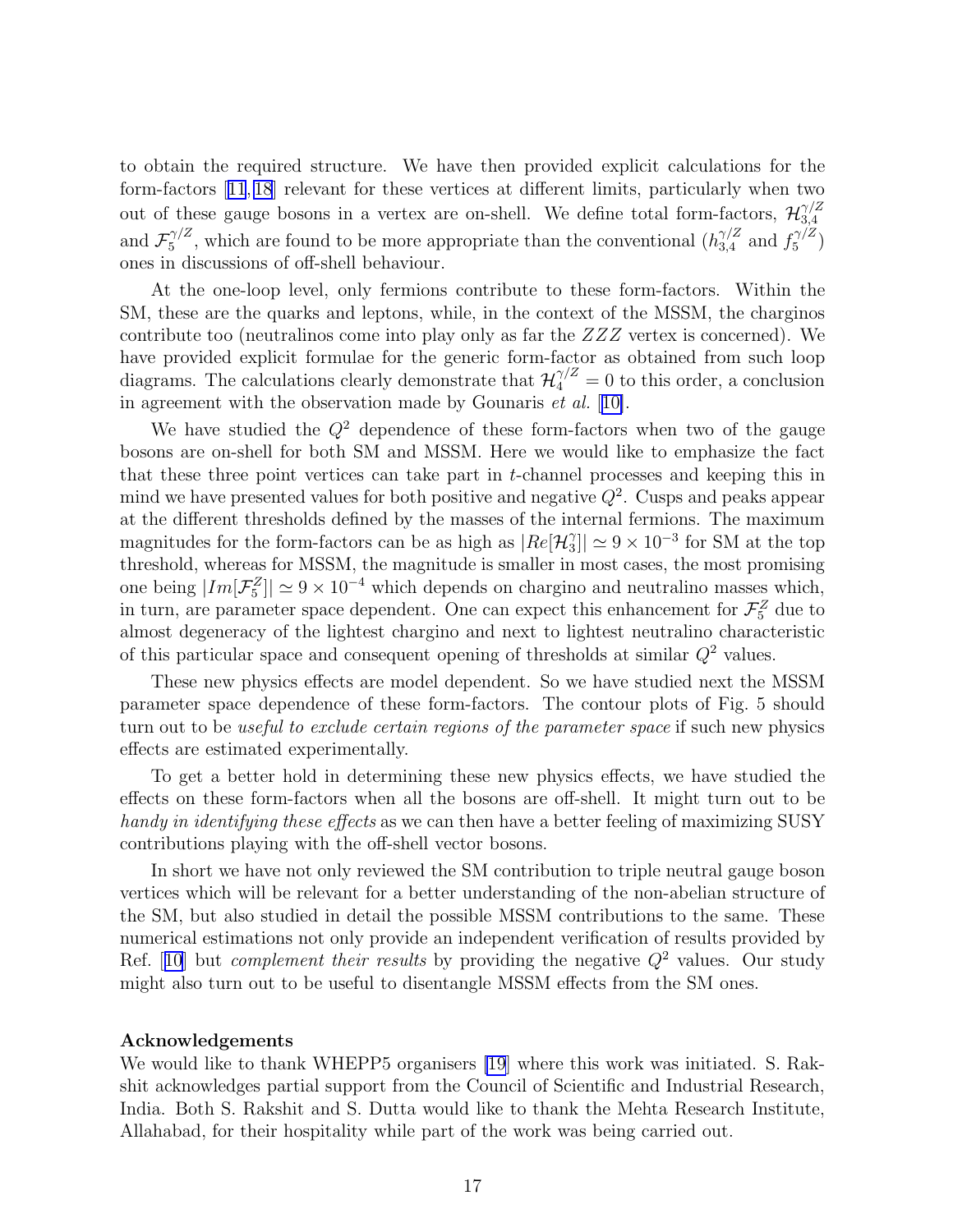## <span id="page-17-0"></span>References

- [1] The CDF Collaboration, F. Abe et al., *Phys. Rev. Lett.* **74**, 1936 (1995); The D0 Collaboration, S. Abachi et al., Phys. Rev. D56, 6742 (1997).
- [2] The ALEPH Collaboration, R. Barate et al., Phys. Lett. B469, 287 (1999); N. Konstantinidis, CERN-OPEN-99-275 (1999); The DELPHI Collaboration, C. Matteuzzi et al., CERN-OPEN-2000-025; R. Jacobsson, in Lake Louise 1999, Electroweak Physics, p. 405; The L3 Collaboration, M. Acciarri *et al., Phys. Lett.* **B436**, 187 (1998); *Phys. Lett.* B450, 281 (1999); M.A. Falagan, in Lake Louise 1999, Electroweak Physics, p. 371; The OPAL Collaboration, G. Abbiendi et al., Phys. Lett. B476, 256 (2000).
- [3] C. Ahn et al., SLAC-329 (1988); Proc. Workshops on Japan Linear Collider, KEK-90-2 (1990), ed. S. Kawabata, KEK Proc. 91-10 (1991), ed. S. Kawabata and KEK Proc. 92-13 (1992), ed. A. Miyamoto; P.M. Zerwas, DESY-93-112 (1993); Proc. of the Workshop on e +e <sup>−</sup> Collisions at 500 GeV: The Physics Potential, DESY-92-123A-B (1992) and DESY 93-123 (1993), ed. P.M. Zerwas; Proc. of the Workshop on  $e^+e^-$ Collisions at TeV Energies: The Physics Potential, Part D, DESY 96-123D (1996), ed. P.M. Zerwas; Proc. of the Workshop on  $e^+e^-$  Linear Colliders: Physics and Detector Studies, Part E, DESY 97-123E (1997), ed. R. Settles; E. Accomando et al., Phys. Rep. 299, 1  $(1998)$ .
- [4] R. Bossart *et al.*, CERN-PS-99-005-LP (1999).
- [5] J. Alcaraz, M.A. Falagan and E. Sanchez, Phys. Rev. D61, 075006 (2000).
- [6] G. Gounaris et al., [hep-ph/9601233;](http://arxiv.org/abs/hep-ph/9601233) E.N. Argyres, A.B. Lahanas, C.G. Papadopoulos and V.C. Spanos, Phys. Lett. B383, 63 (1996); E.N. Argyres, G. Katsilieris, A.B. Lahanas, C.G. Papadopoulos and V.C. Spanos, *Nucl. Phys.* **B391**, 23 (1993); A. Arhrib, J.L. Kneur and G. Moultaka, *Phys. Lett.* **B376**, 127 (1996); The LEP-TGC Combination Group, LEPEWWG/TGC/2000-01 (March 2000), LEPEWWG/TGC/2000- 02 (September 2000) and references therein.
- [7] U. Baur and E.L. Berger, Phys. Rev. D47, 4889 (1993); U. Baur, T. Han and J. Ohnemus, Phys. Rev. D57, 2823 (1998); U. Baur and D. Rainwater, Phys. Rev. D62, 113011 (2000) and references therein.
- [8] A. Barroso, F. Boudjema, J. Cole and N. Dombey, Z. Physik C28, 149 (1985).
- [9] G.J. Gounaris, J. Layssac and F.M. Renard, Phys. Rev. D61, 073013 (2000).
- [10] G.J. Gounaris, J. Layssac and F.M. Renard, *Phys. Rev.* **D62**, 073013 (2000).
- [11] K. Hagiwara, R.D. Peccei, D. Zeppenfeld and K. Hikasa, Nucl. Phys. B282, 253 (1987).
- [12] F.M. Renard, *Nucl. Phys.* **B196**, 93 (1982).